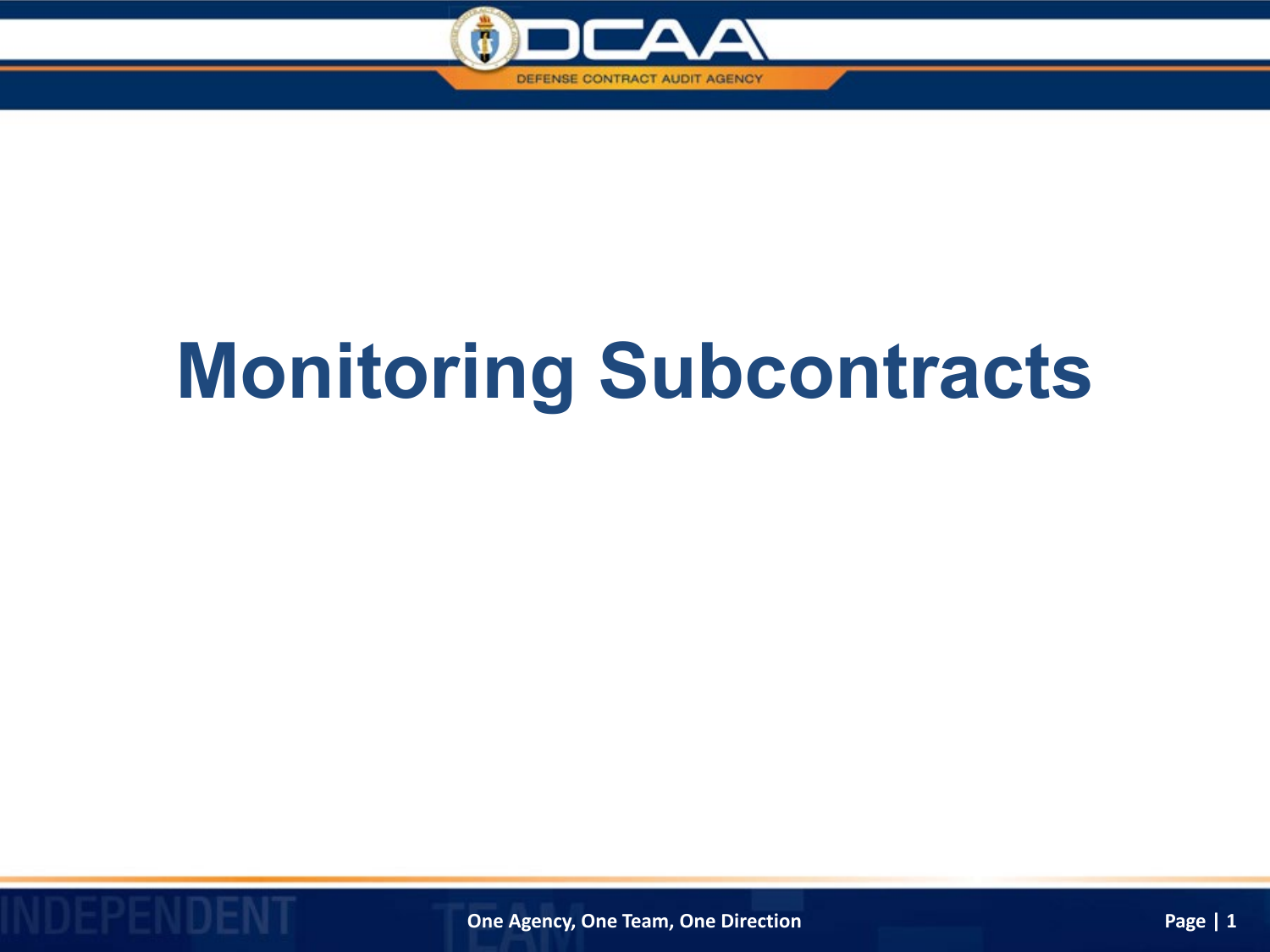

## **Subcontracts**

What should a contractor know about subcontracting:

- Your responsibilities as a prime contractor or higher-tier subcontractor; and
- **Regulations impacting Subcontracting.**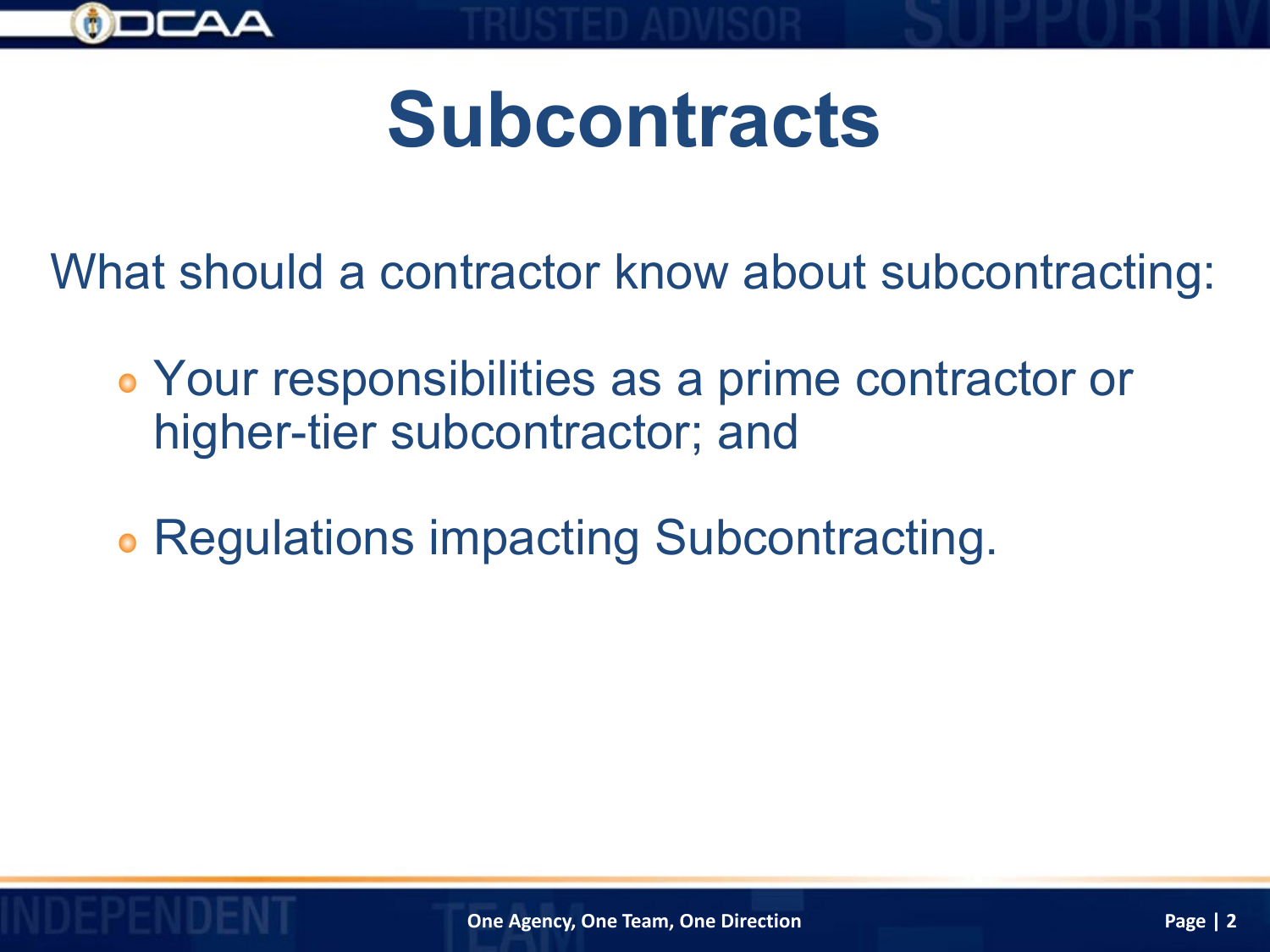

### **Subcontract Responsibility (FAR 9.104-4)**

- **Generally, prospective prime contractors are** responsible for determining the responsibility of their prospective subcontractors
	- Subcontractor responsibility may affect the Government's determination of the prospective prime contractor's responsibility.
	- A prospective contractor may be required to provide written evidence of a proposed subcontractor's responsibility.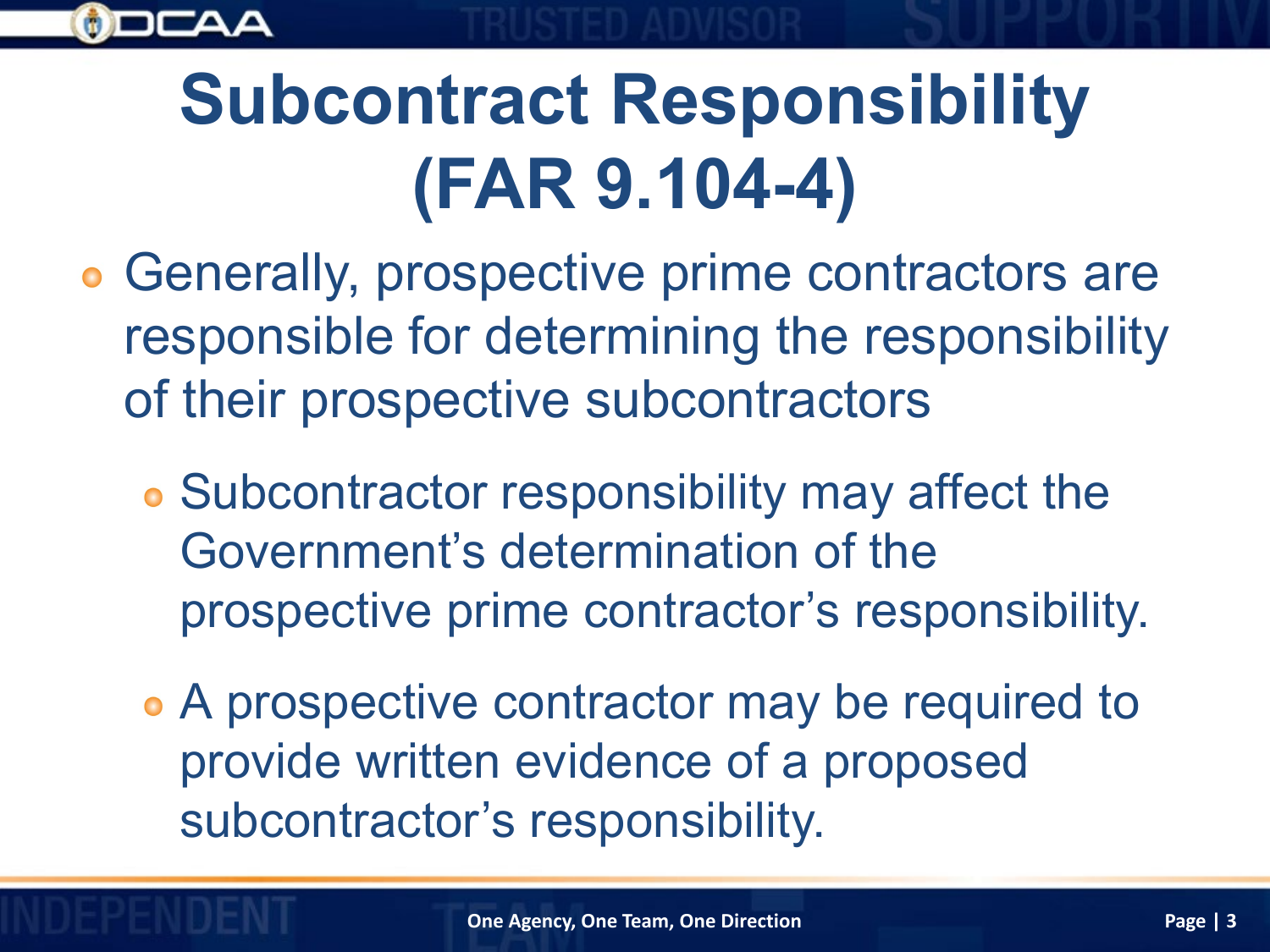

### **Subcontract Responsibility (FAR 9.104-4)**

- **Responsible contractors per FAR 9.104-1** must-
	- Be able to meet contract terms
	- **Have satisfactory performance record**
	- **Have or able to obtain necessary financial** resources, business / technical skills, and equipment/facilities needed to perform the contract.
	- Be qualified and eligible to receive Government awards.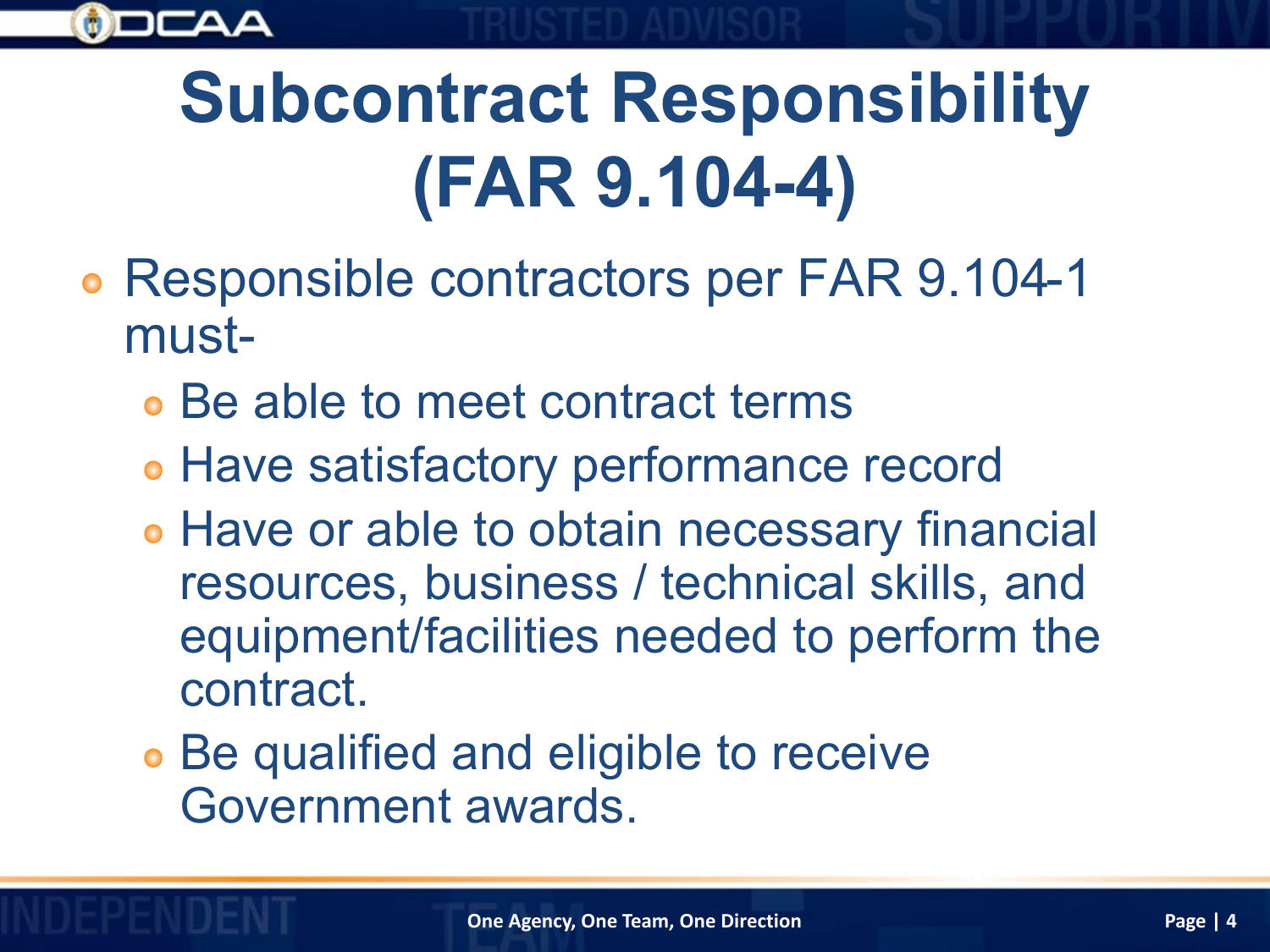

## **Subcontracts Clause**

FAR 44.204(a) -- The contracting officer shall insert the clause at 52.244-2, Subcontracts in solicitations and contracts when contemplating—

- A cost-reimbursement contract
- A letter contract that exceeds the simplified acquisition threshold
- A time -and-materials contract that exceeds the simplified acquisition threshold
- A labor-hour contract that exceeds the simplified acquisition threshold.
- A fixed-price contract that exceeds the simplified acquisition threshold under which unpriced contract actions (including unpriced modifications or unpriced delivery orders) are anticipated;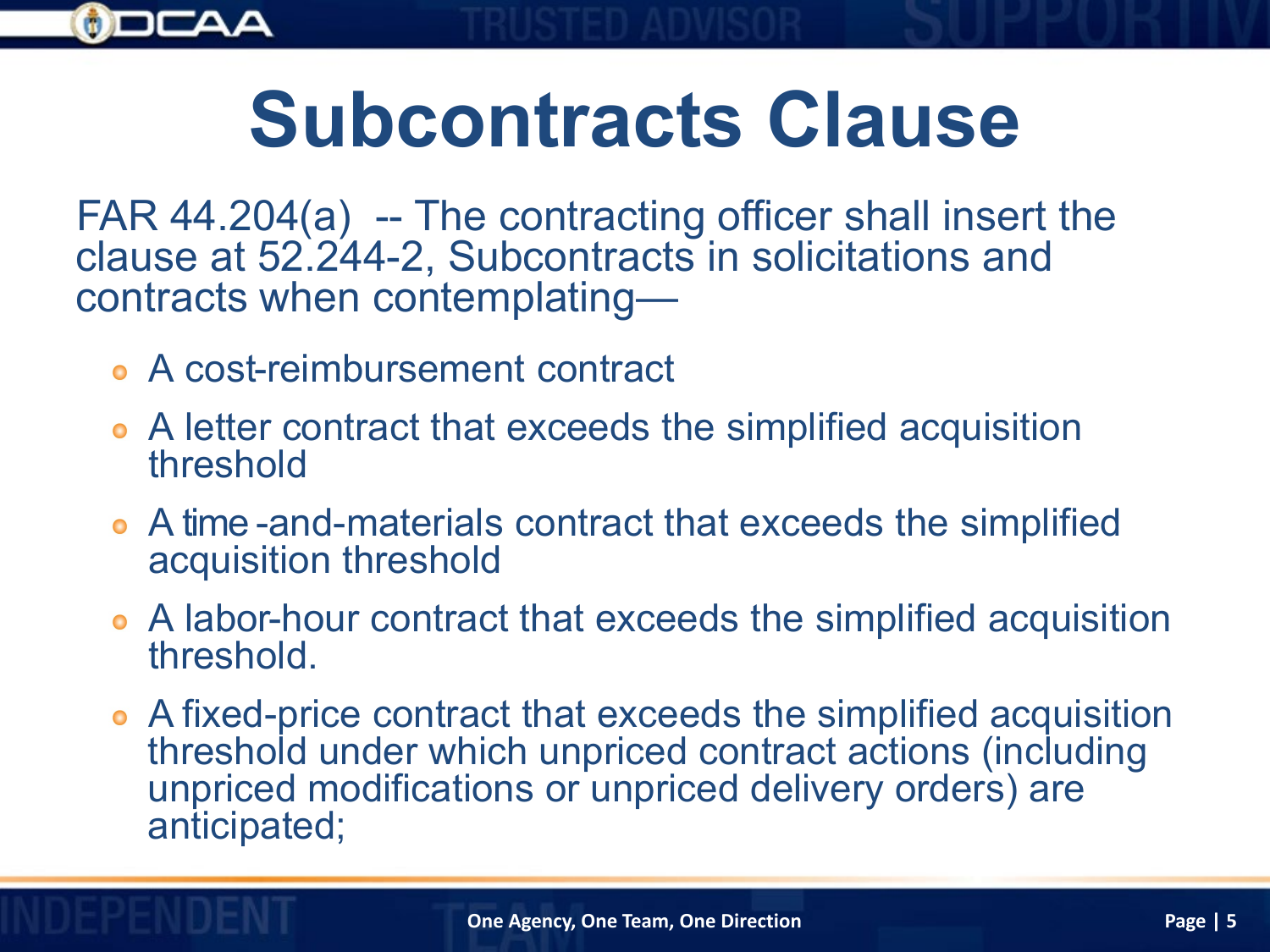

### **Consent to Subcontract**

- Contractors are not always free to automatically subcontract out to anyone they want.
- The inclusion of the FAR 52.244-2, Subcontracts clause in a solicitation or contract provides the requirements relating to obtaining consent to subcontract.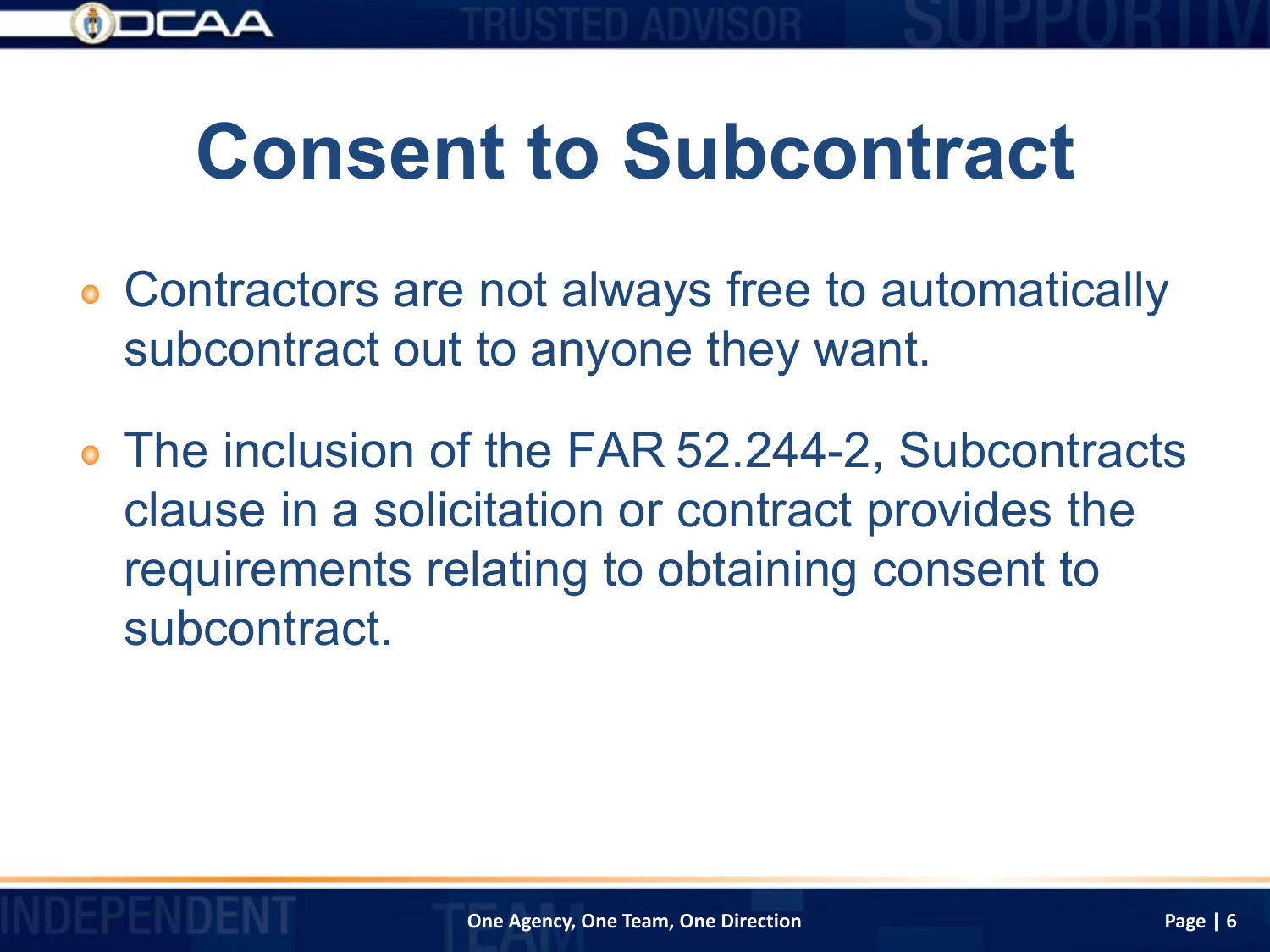

## **Consent to Subcontract**

#### FAR 52.244-2(c) & (d)

- o If the Contractor does not have an approved purchasing system, consent to subcontract is required for certain subcontracts (cost reimbursement, time and materials, fixed price over a certain dollar amount, etc.)
- If the contractor has an approved purchasing system, the contracting officer may still require consent for certain subcontracts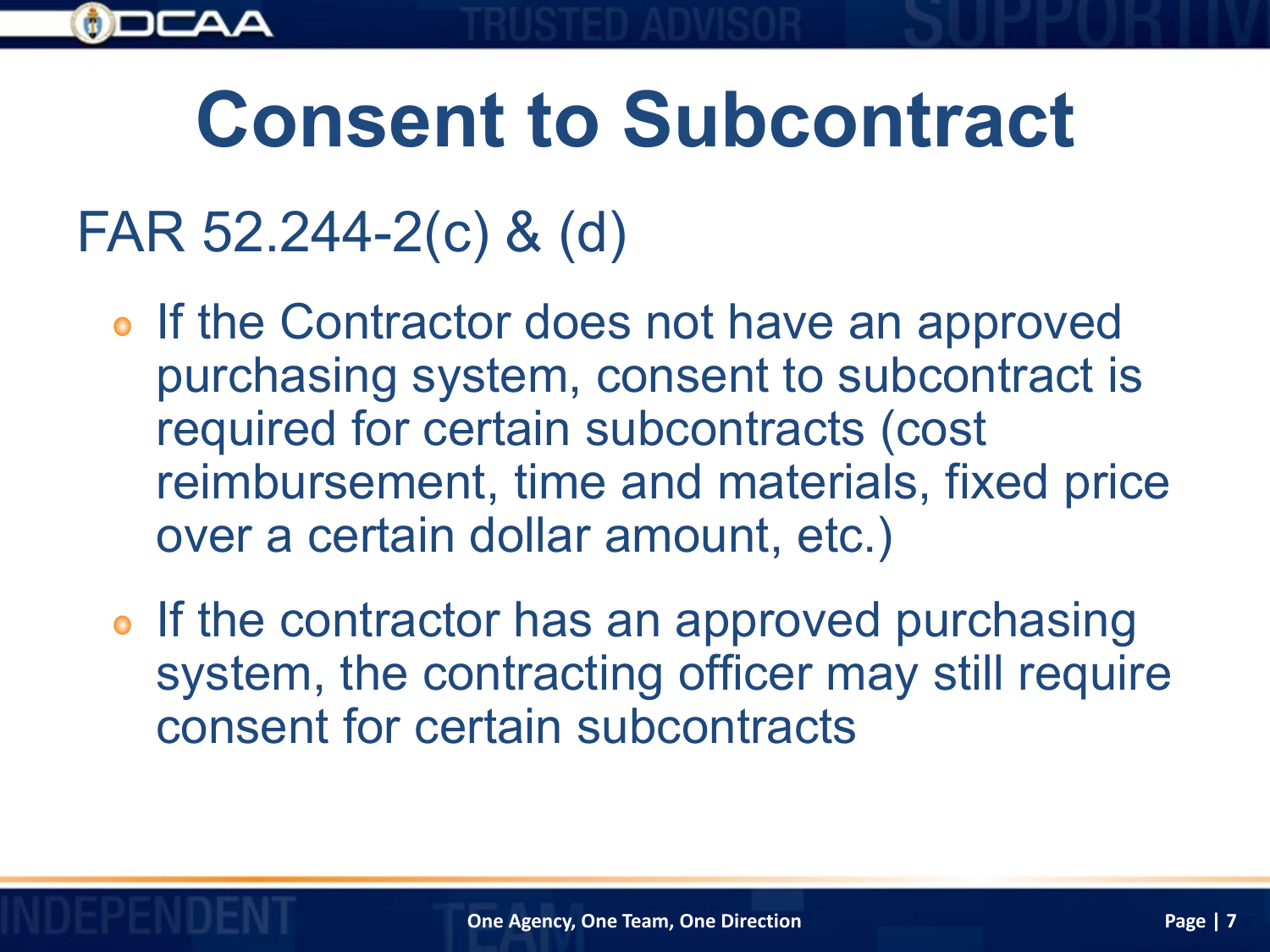

#### FAR 52.244-2(e)(1)

- Requires the Contractor to notify the Contracting Officer reasonably in advance of placing any subcontract or modification thereof for which consent is required including the following information:
	- A description of the supplies or services to be subcontracted.
	- Identification of the type of subcontract to be used.
	- Identification of the proposed subcontractor**.**
	- the proposed subcontract price.
	- A negotiation memorandum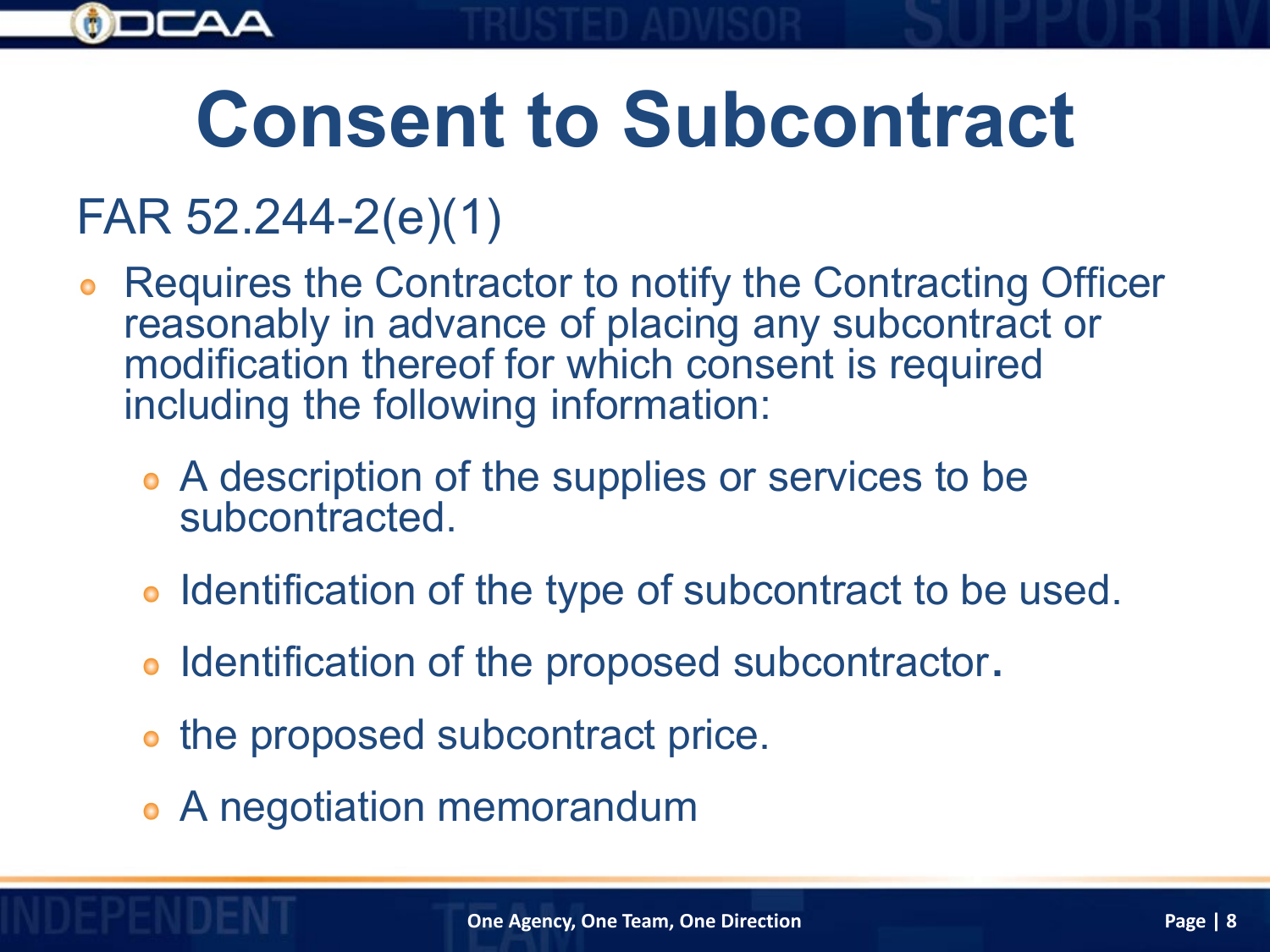

Designation of specific subcontractors during contract negotiations does not in itself satisfy the requirements for advance notification or consent pursuant to the clauses at FAR 52.244-2.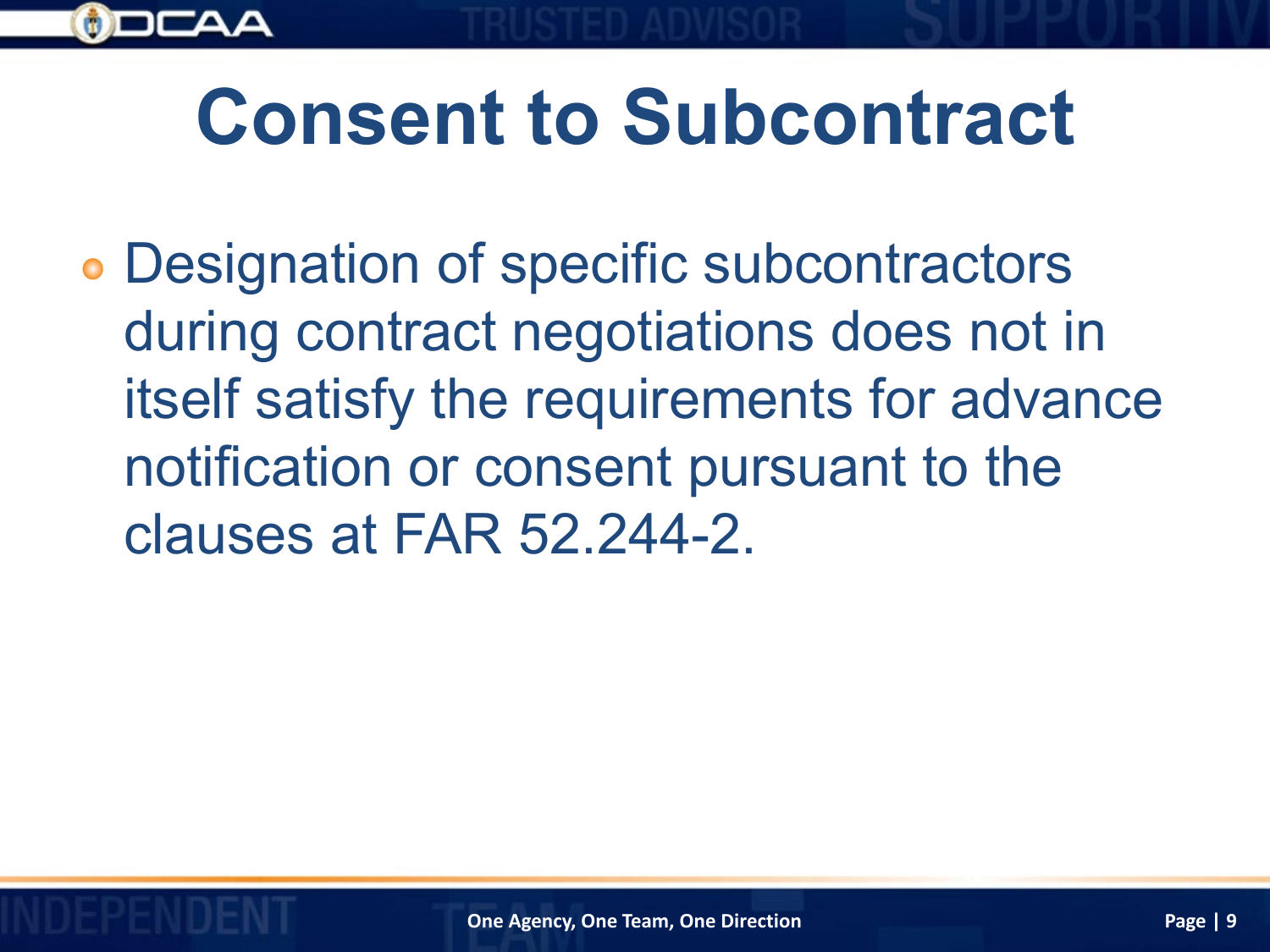

## **Consent to Subcontract**

#### FAR 52.244-2(f)

Unless the consent or approval specifically provides otherwise, neither consent by the Contracting Officer to any subcontract nor approval of the Contractor's purchasing system shall constitute a determination –

- (1) Of the acceptability of any subcontract terms or conditions;
- (2) Of the allowability of any cost under this contract; or
- (3) To relieve the Contractor of any responsibility for performing this contract.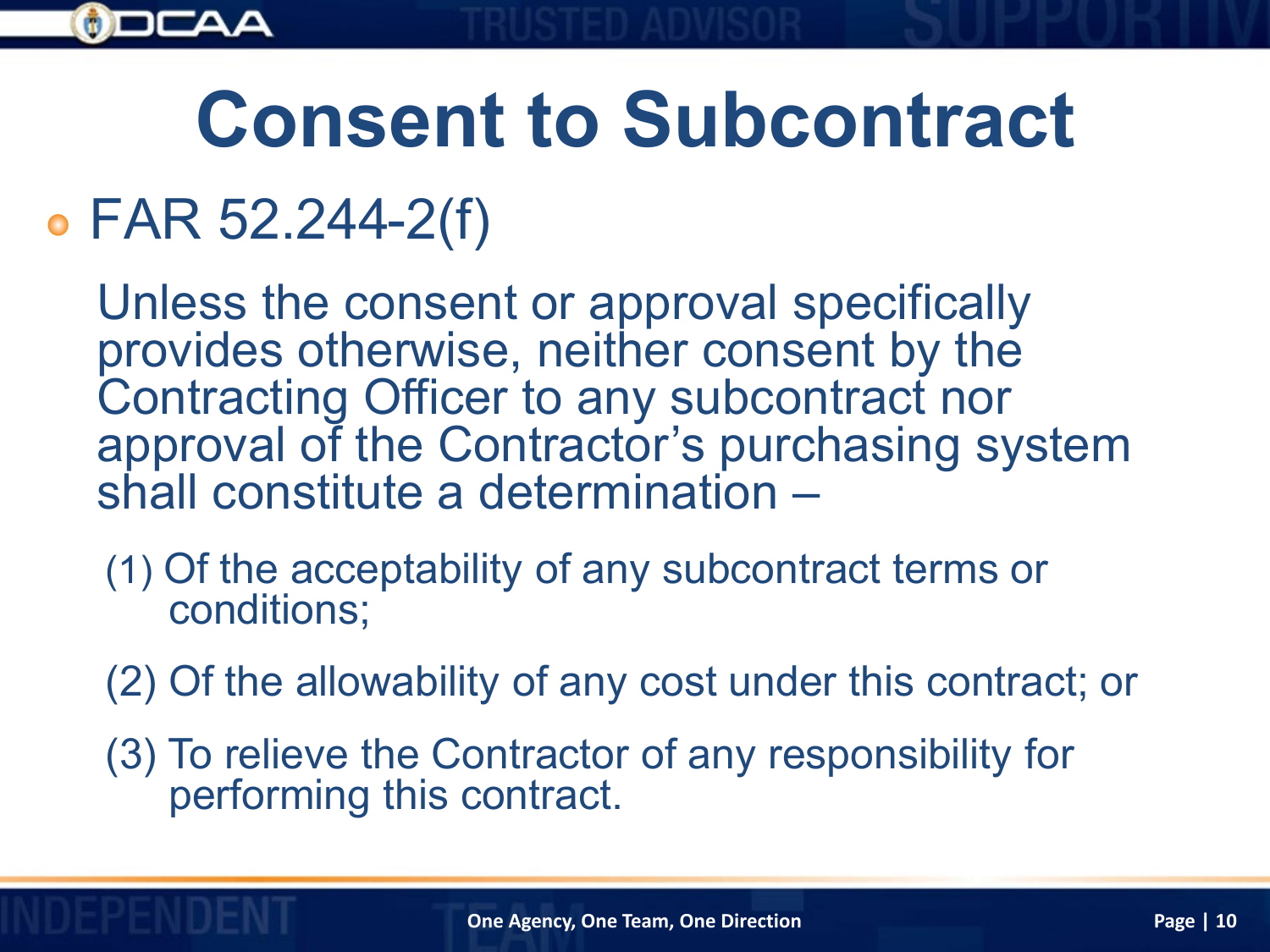

## **Consent to Subcontract**

• If you are considering subcontracting out part of your Government contract notify the Contracting Officer in advance, and know the responsibilities of your contract.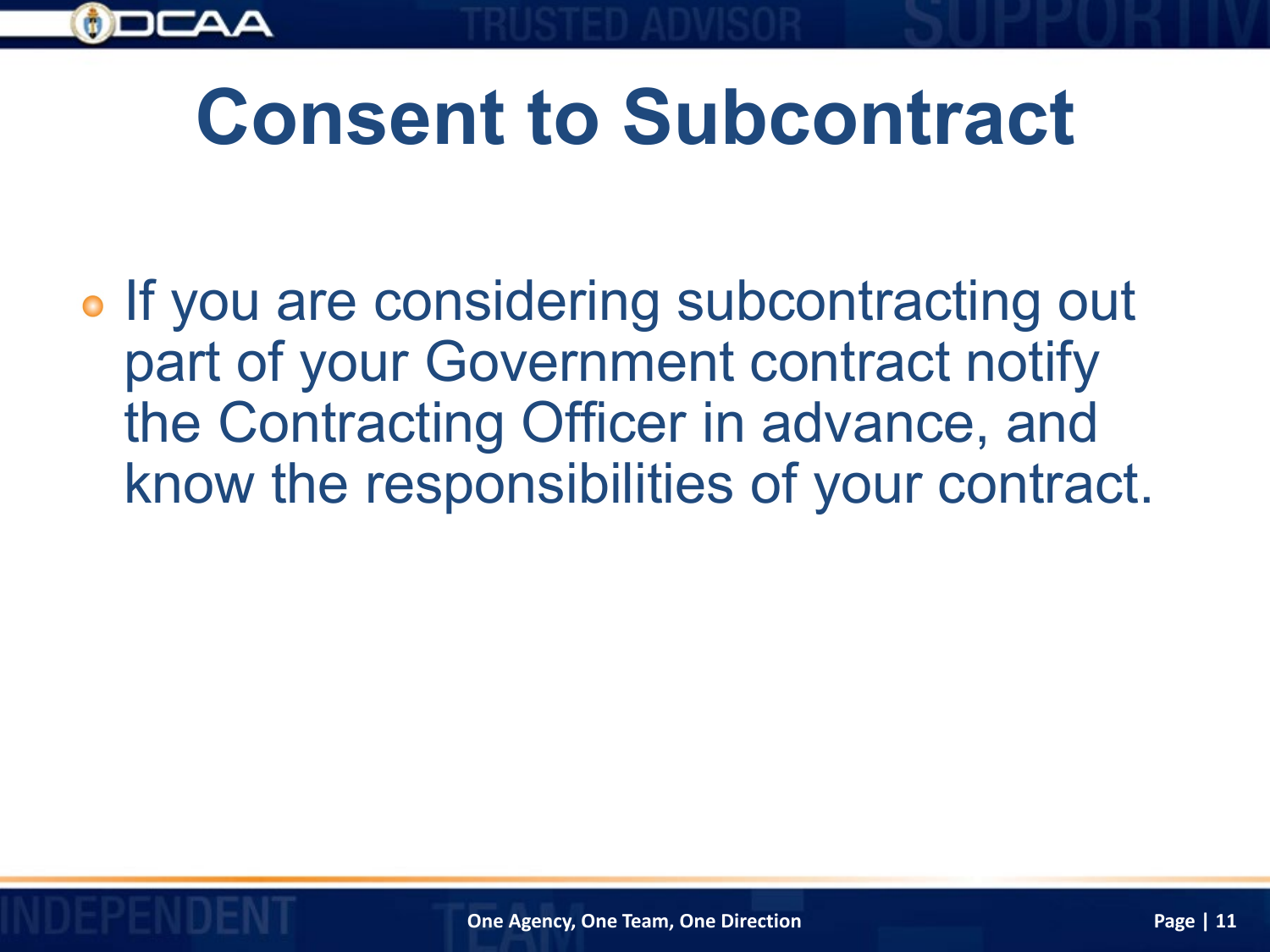

DoD solicitations or contracts which include the Subcontracts clause should also include the DFARS 252-244-7001, Contractor Purchasing System Administration clause.

This clause requires a Contractor establish and maintain an acceptable purchasing system.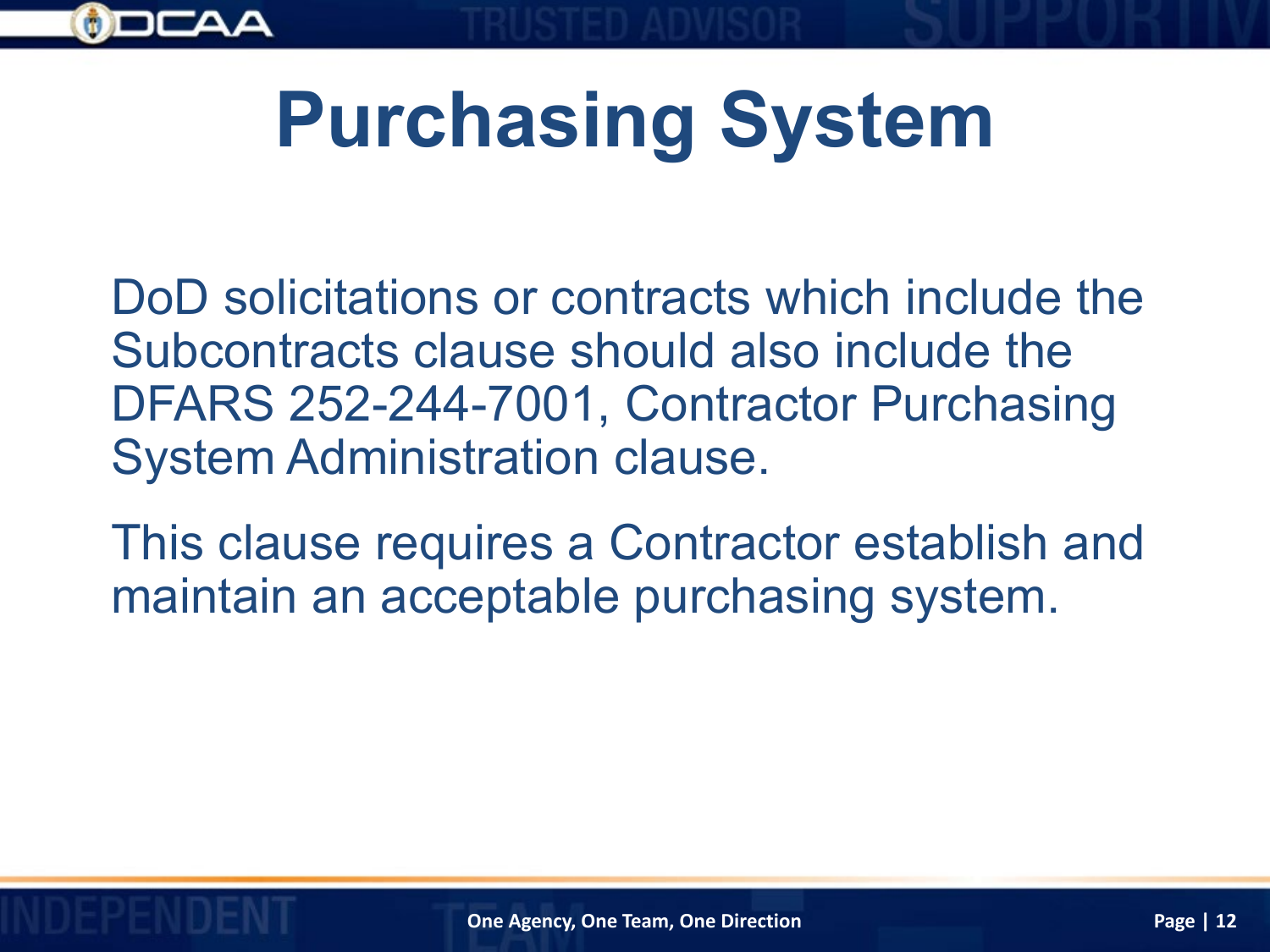- The clause defines a purchasing system.
- DFARS 252.244-7001(c) provides 24 criteria a contractor  $\bullet$ shall comply with to have an "acceptable purchasing system."
- Some of the requirements on the prime contractor  $\bullet$ include:
	- (c)(1): Have an adequate system description including policies, procedures, and purchasing practices that comply with the Federal Acquisition Regulation (FAR) and the Defense Federal Acquisition Regulation Supplement (DFARS);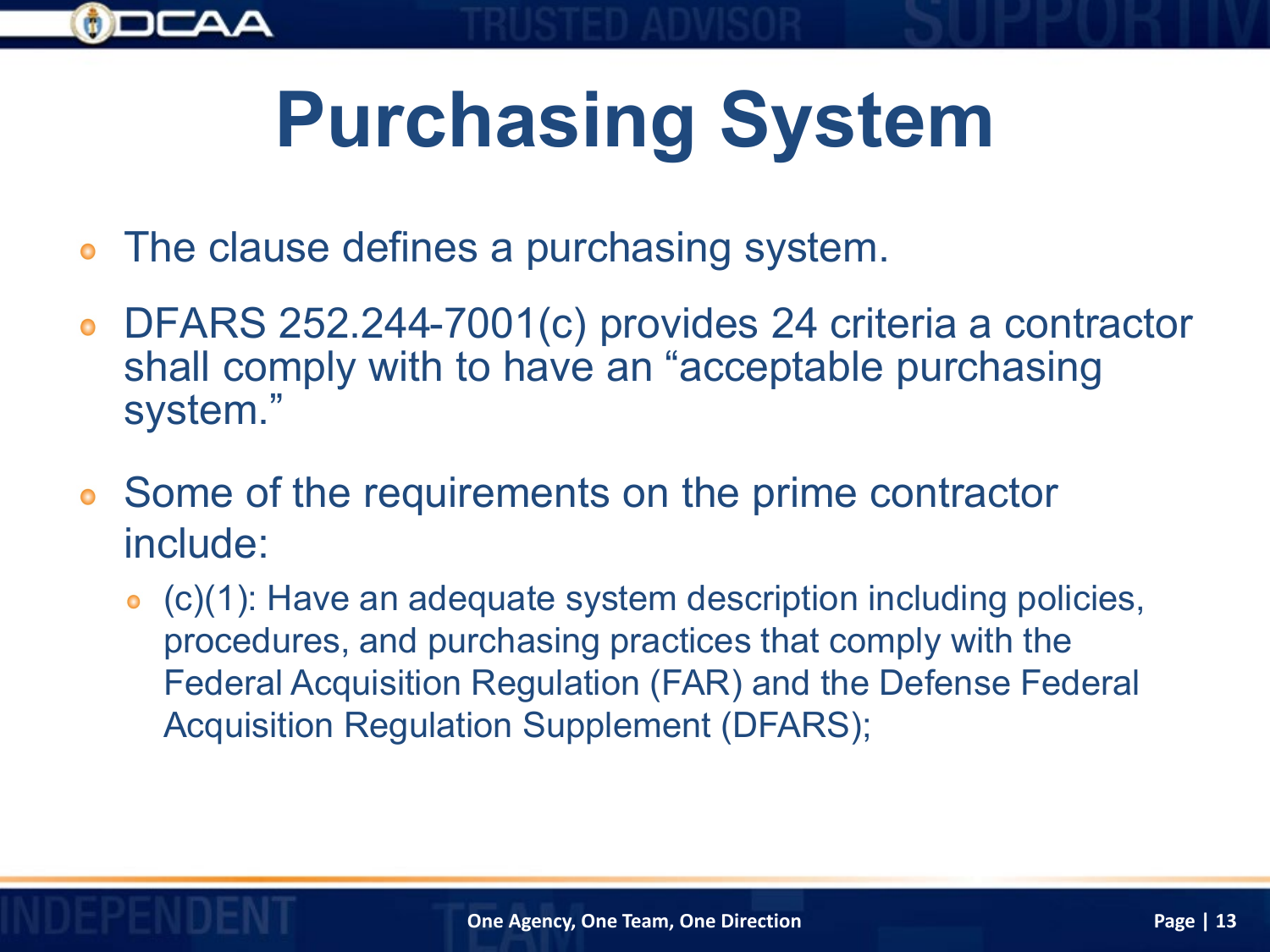- (c)(2): Ensure that all applicable purchase orders and subcontracts contain all flowdown clauses, including terms and conditions and any other clauses needed to carry out the requirements of the prime contract;
- (c)(4): Ensure all purchase orders are based on authorized requisitions and include a complete and accurate history of purchase transactions to support vendor selected, price paid, and document the subcontract/purchase order files which are subject to Government review;
- (c)(6): Apply a consistent make -or-buy policy that is in the best interest of the Government;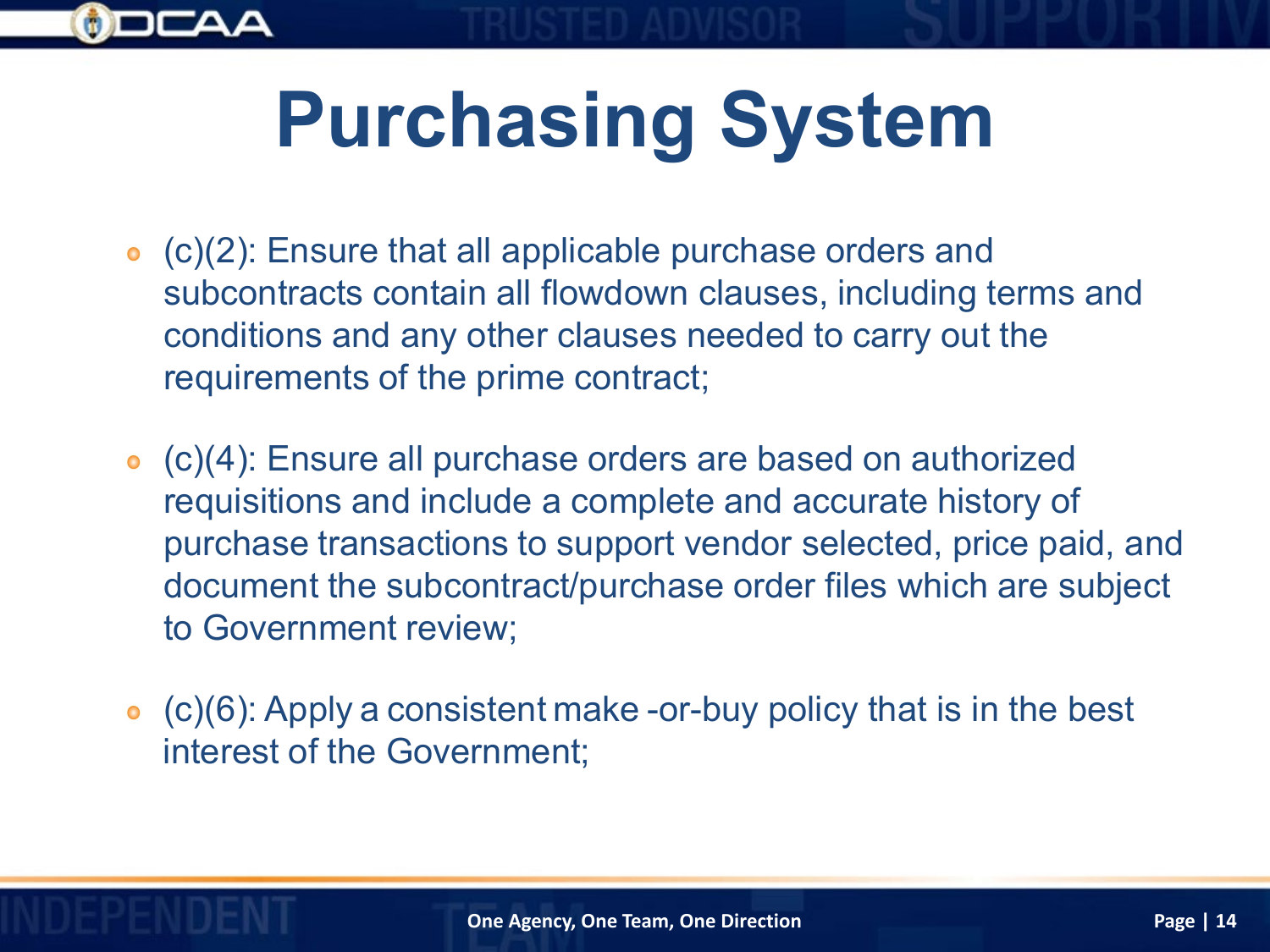

- (c)(10): Perform timely and adequate cost or price analysis and technical evaluation for each subcontractor and supplier proposal or quote to ensure fair and reasonable subcontract prices;
- (c)(14): Maintain subcontract surveillance to ensure timely delivery of an acceptable product and procedures to notify the Government of potential subcontract problems that may impact delivery, quantity, or price;
- (c)(16): Notify the Government of the award of all subcontracts that contain the FAR and DFARS flowdown clauses that allow for Government audit of those subcontracts, and ensure the performance of audits of those subcontracts; and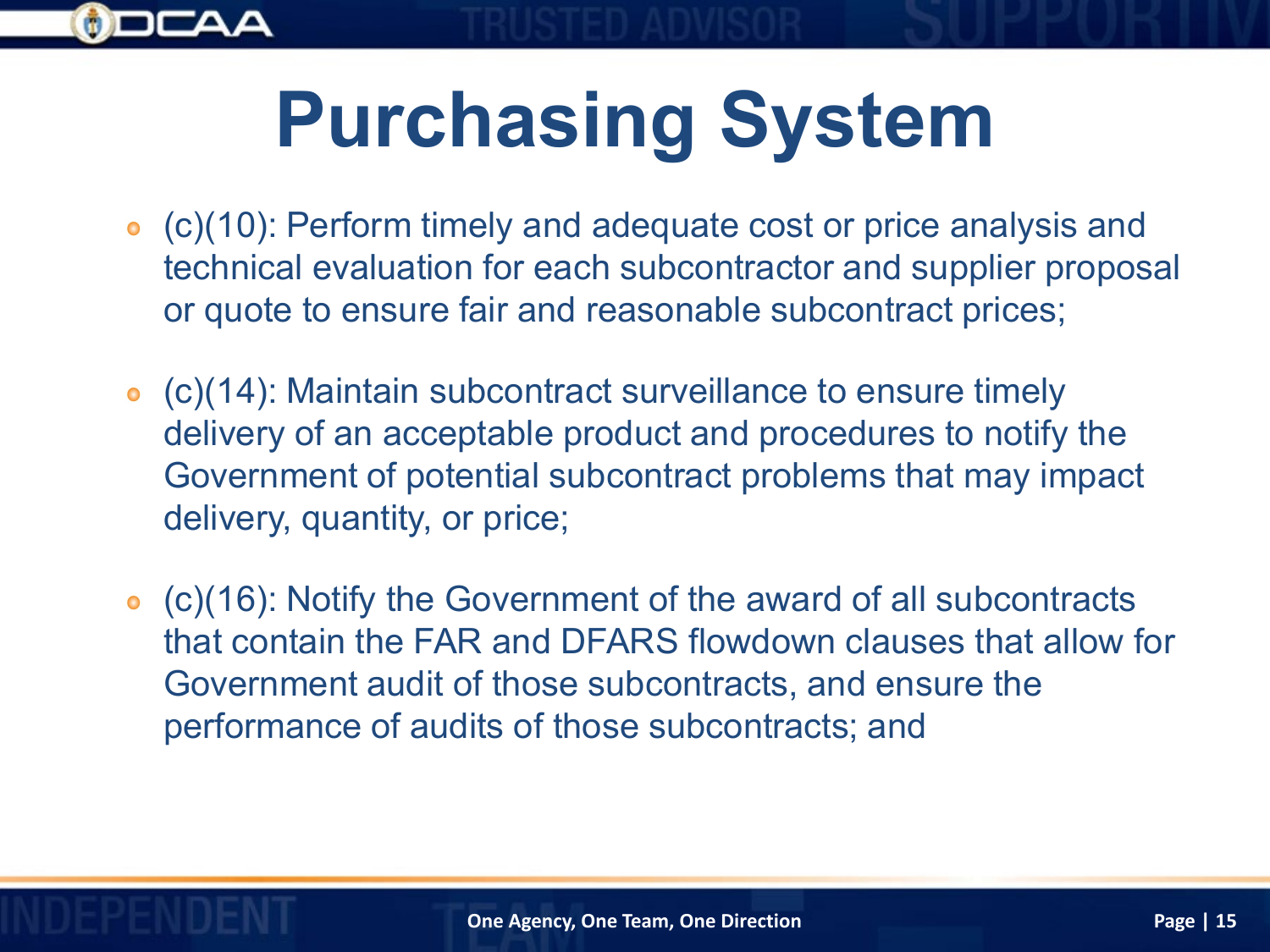

(c)(23): Establish and maintain procedures to ensure that proper types of subcontracts are selected, and that there are controls over subcontracting, including oversight and surveillance of subcontracted effort.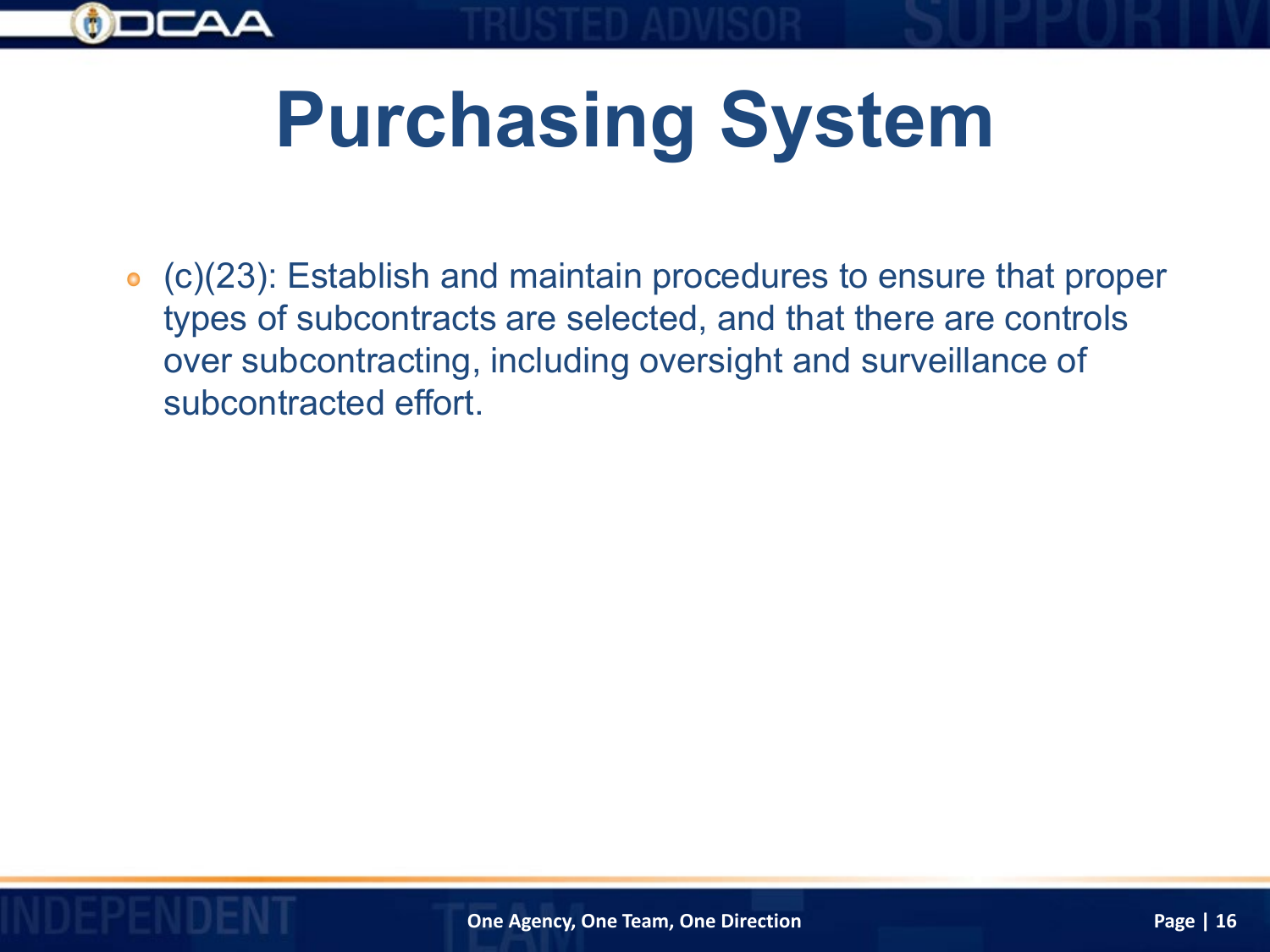

The prime contractor or subcontractor shall-

- Conduct appropriate cost or price analyses to establish  $\bullet$ the reasonableness of proposed subcontract prices and include the results of these analyses in the price proposal;
- When required by FAR 15.404-3(c), submit or cause the subcontractor to submit the subcontractor's certified cost or pricing data to the Government as part of its own certified cost or pricing data.
- Include support for commercial item determinations  $\bullet$ and the basis for establishing the commerciality and price reasonableness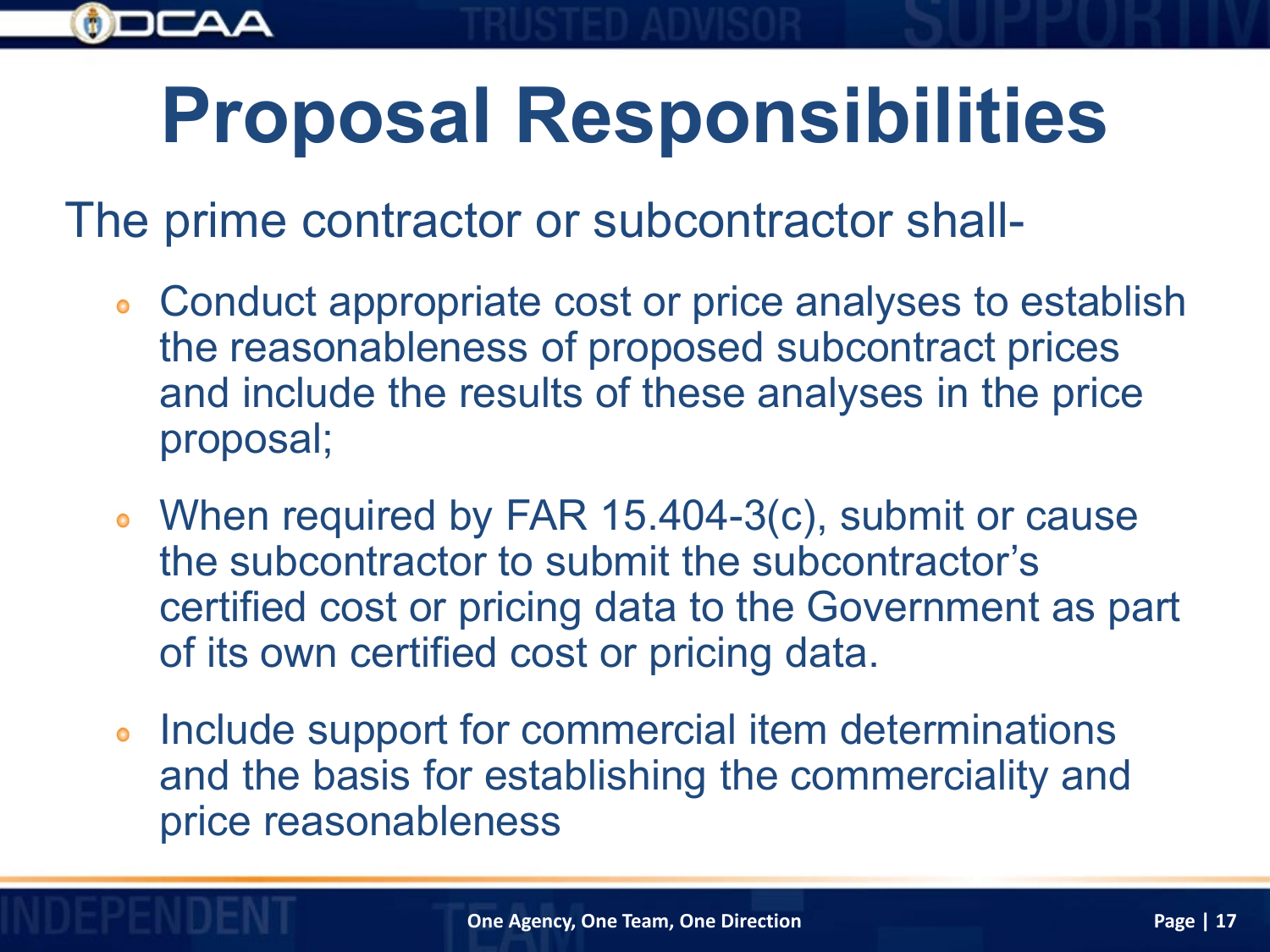

# **Price Analysis**

- Per FAR 15.404-1(b)(2), price analysis is the process of  $\bullet$ examining and evaluating a proposed price without evaluating its separate cost elements and proposed profit.
- Price analysis, without additional cost analysis, is used  $\bullet$ when certified cost or pricing data are not required.
- Price analysis should be used to verify that the overall price offered is fair and reasonable.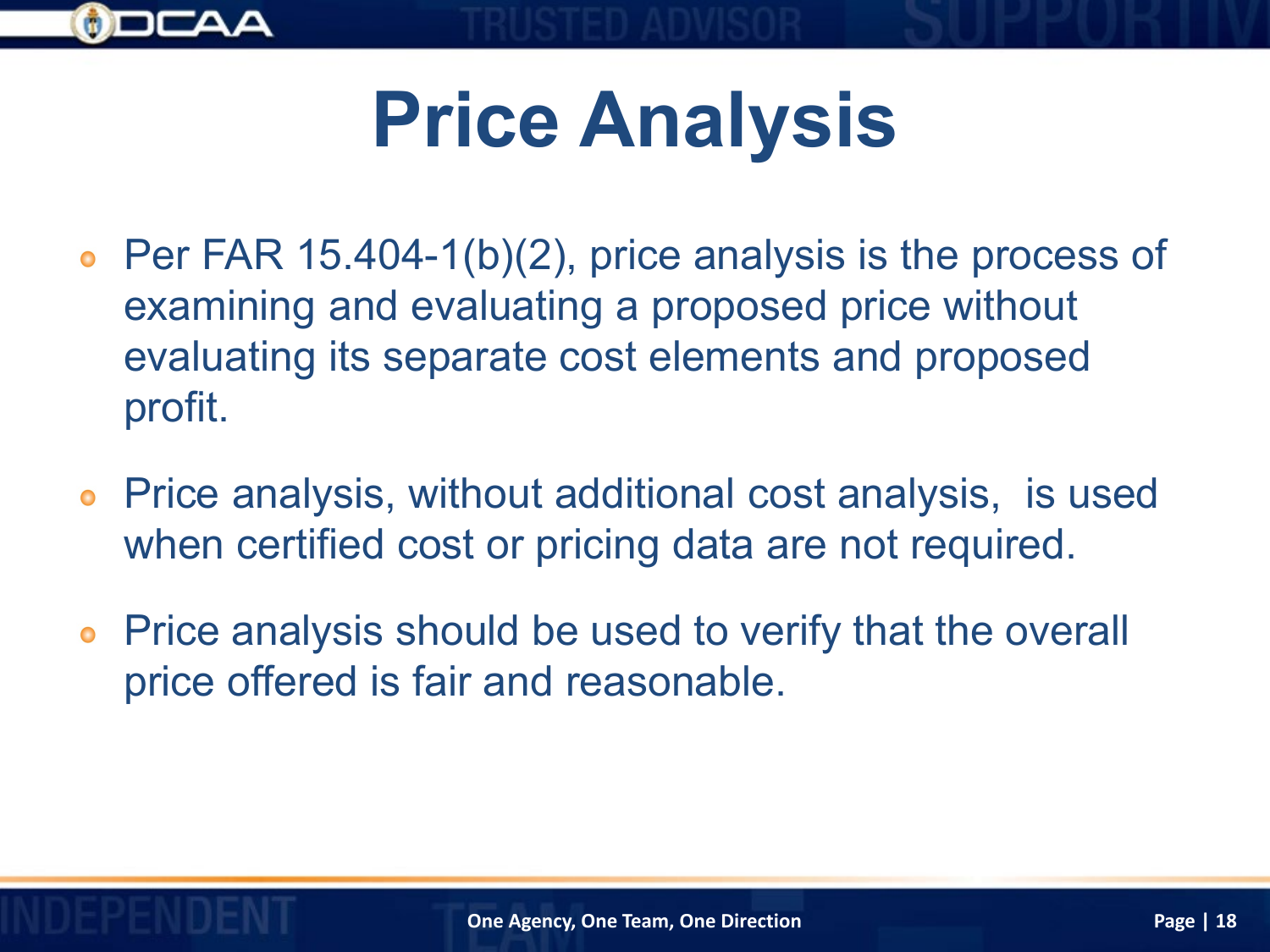

#### **Examples of Price Analysis Techniques**

- Comparison of proposed prices received in response to the  $\bullet$ solicitation\*\*
- Comparison of proposed prices to historical prices\*\*  $\bullet$
- Use of parametric estimating methods/application  $\bullet$
- Comparison with competitive published price lists, published  $\bullet$ market prices of commodities, etc.
- Comparison of proposed prices with independent Govt. cost estimates
- Comparison of proposed prices with prices obtained through  $\bullet$ market research
- Analysis of data other than certified cost or pricing data (as  $\bullet$ defined at 2.101) provided by the offeror
- \*\* Preferred methods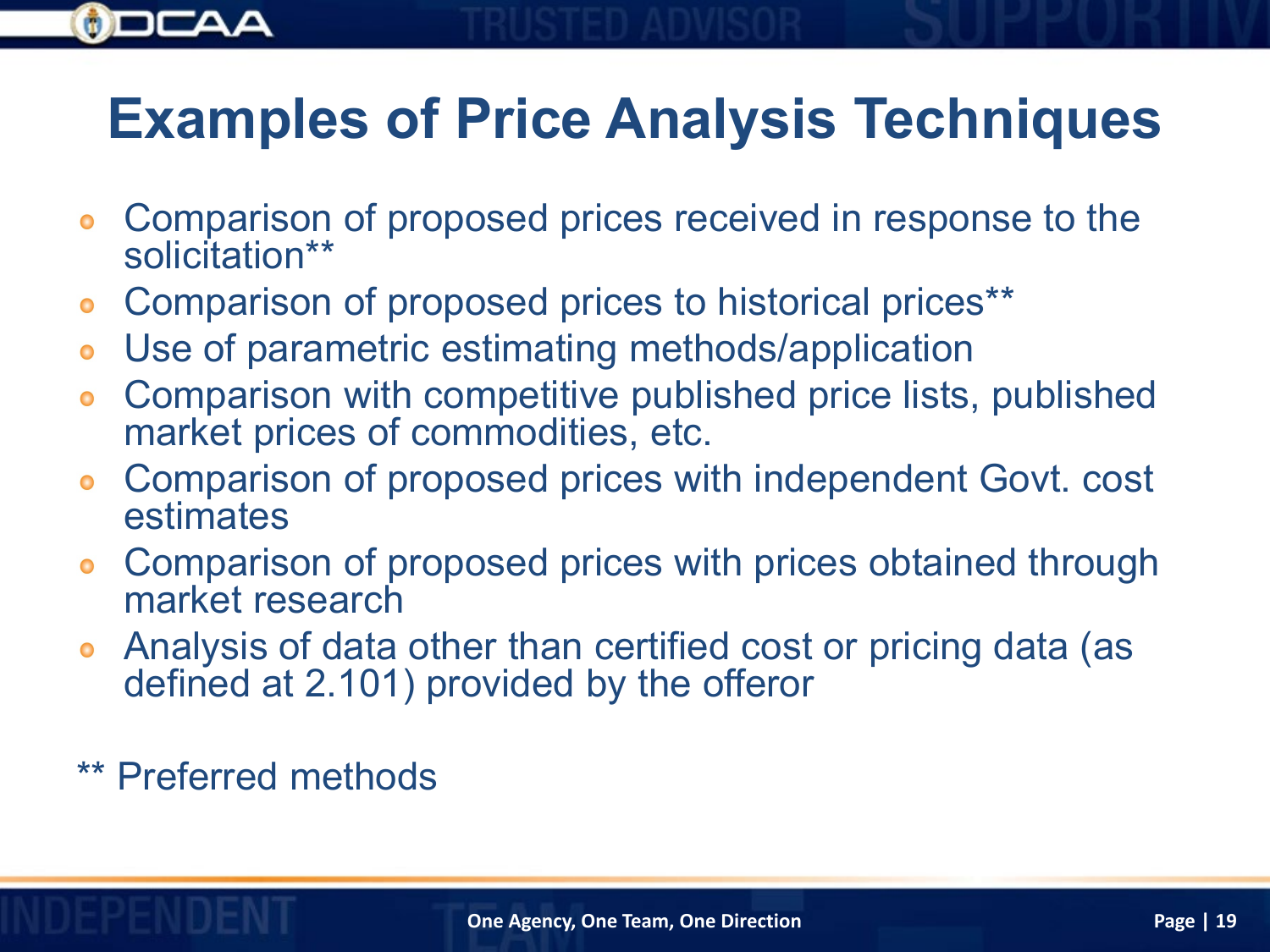

## **Cost Analysis**

- Per FAR 15.404-1(c), cost analysis is the review and evaluation of any of the separate cost elements and profit or fee in an offeror's or contractor's proposal.
- Cost analysis is used to evaluate the reasonableness of individual cost elements when certified cost or pricing data are required.
- Cost analysis should be combined with price analysis when certified cost or pricing data are required.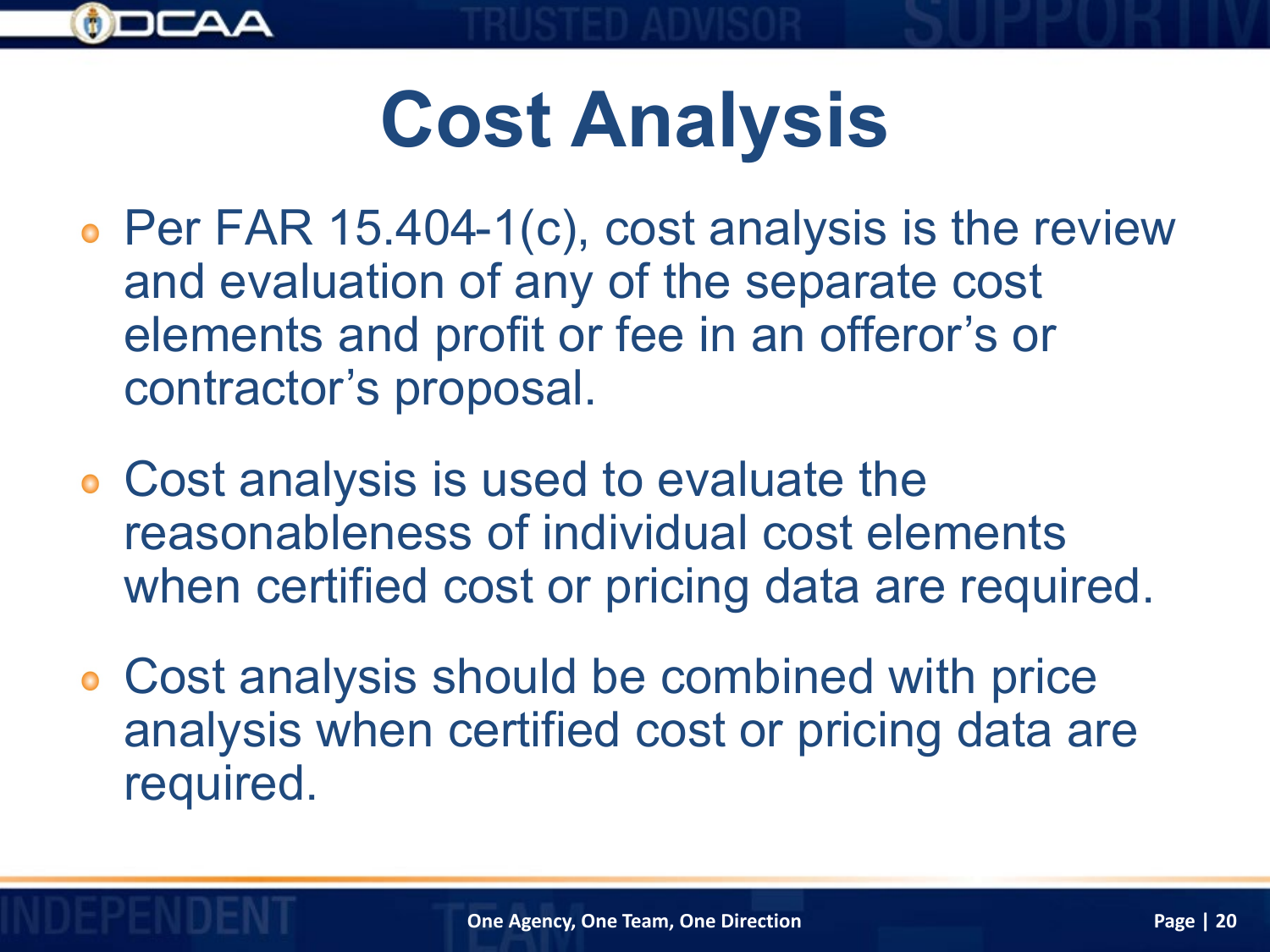

#### **Examples of Cost Analysis Techniques**

- Verification of cost data or pricing data and evaluation of cost elements
- Evaluating the effect of the offeror's current practices on future costs
- Comparison of costs proposed by the offeror for individual cost elements
- Verification that the offeror's cost submissions are in accordance with FAR and CAS (if applicable)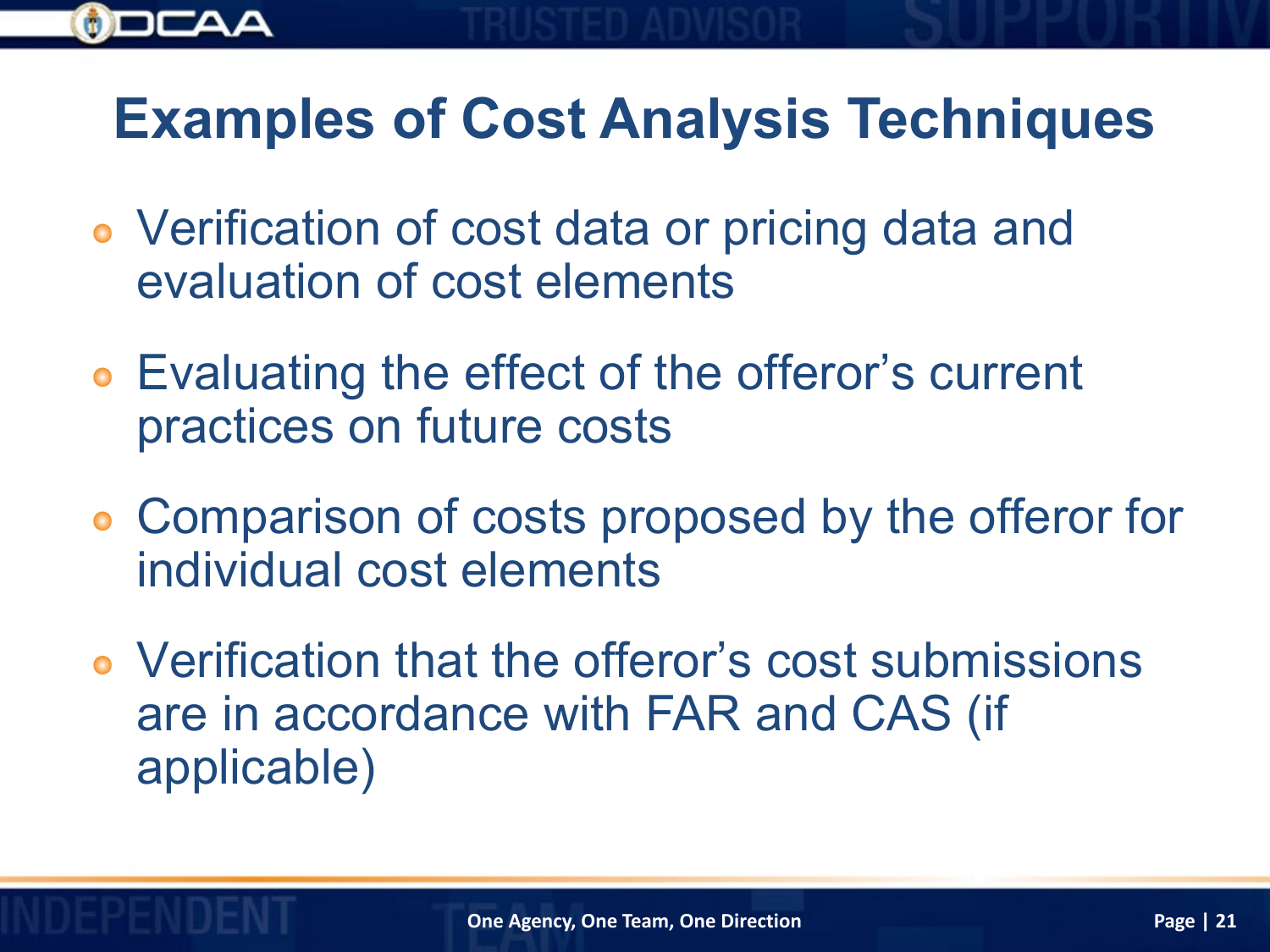

## **Cost Analysis**

What happens if the subcontractor denies you access needed to perform a cost analysis?

- Perform the price analysis;
- Perform a cost analysis on the elements of the proposal you can; and
- Seek assistance from your ACO.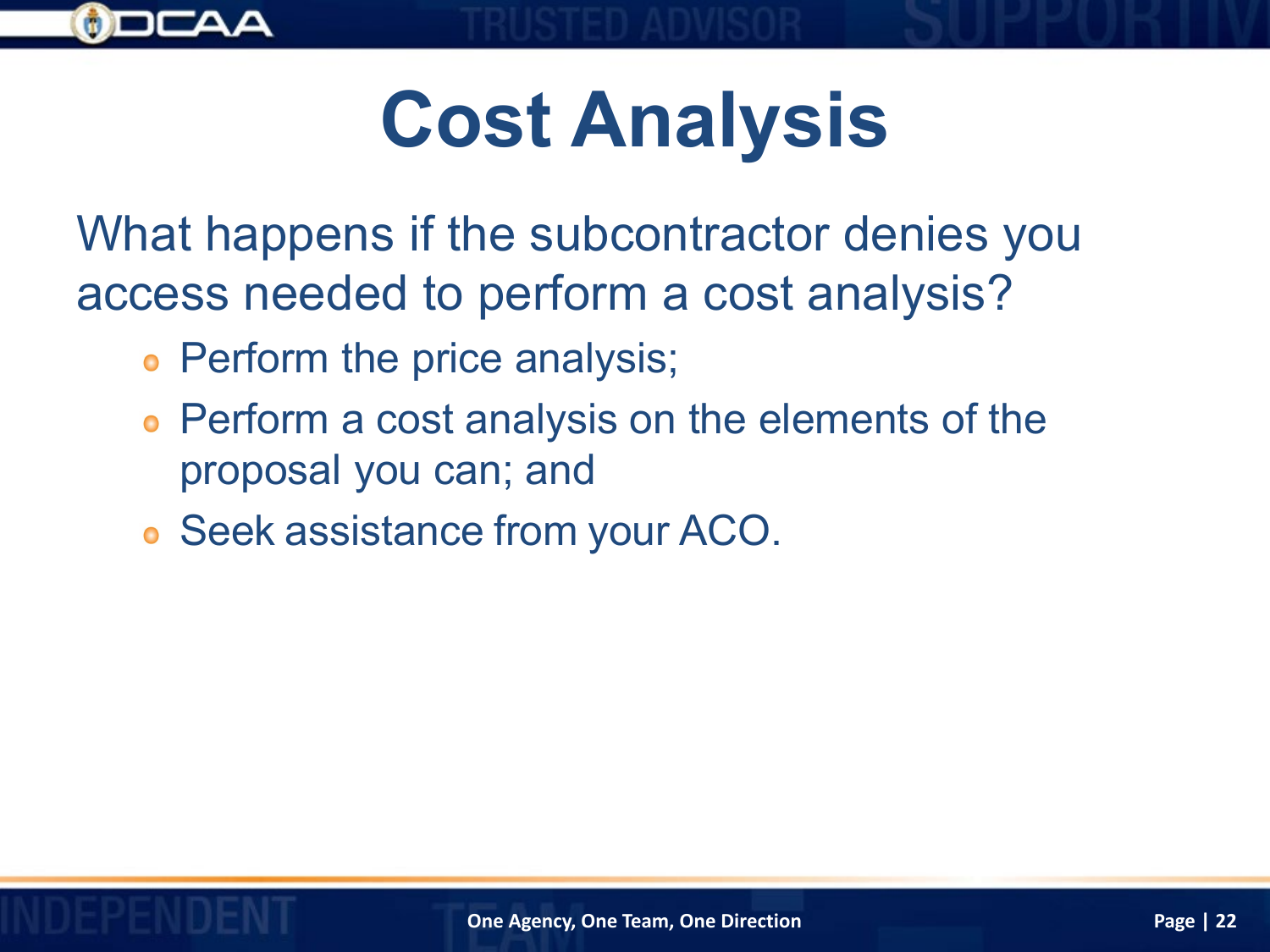

#### **Examples of Inadequate Subcontract Analysis Procedures**

- No cost or price analysis completed/documented
- Failure to support the degree of competition or basis for establishing the source selection or price reasonableness
- Failure to perform commercial item determination or price reasonableness
- No documentation on attempts to perform analysis and seek Government assistance when denied access to subcontractor's records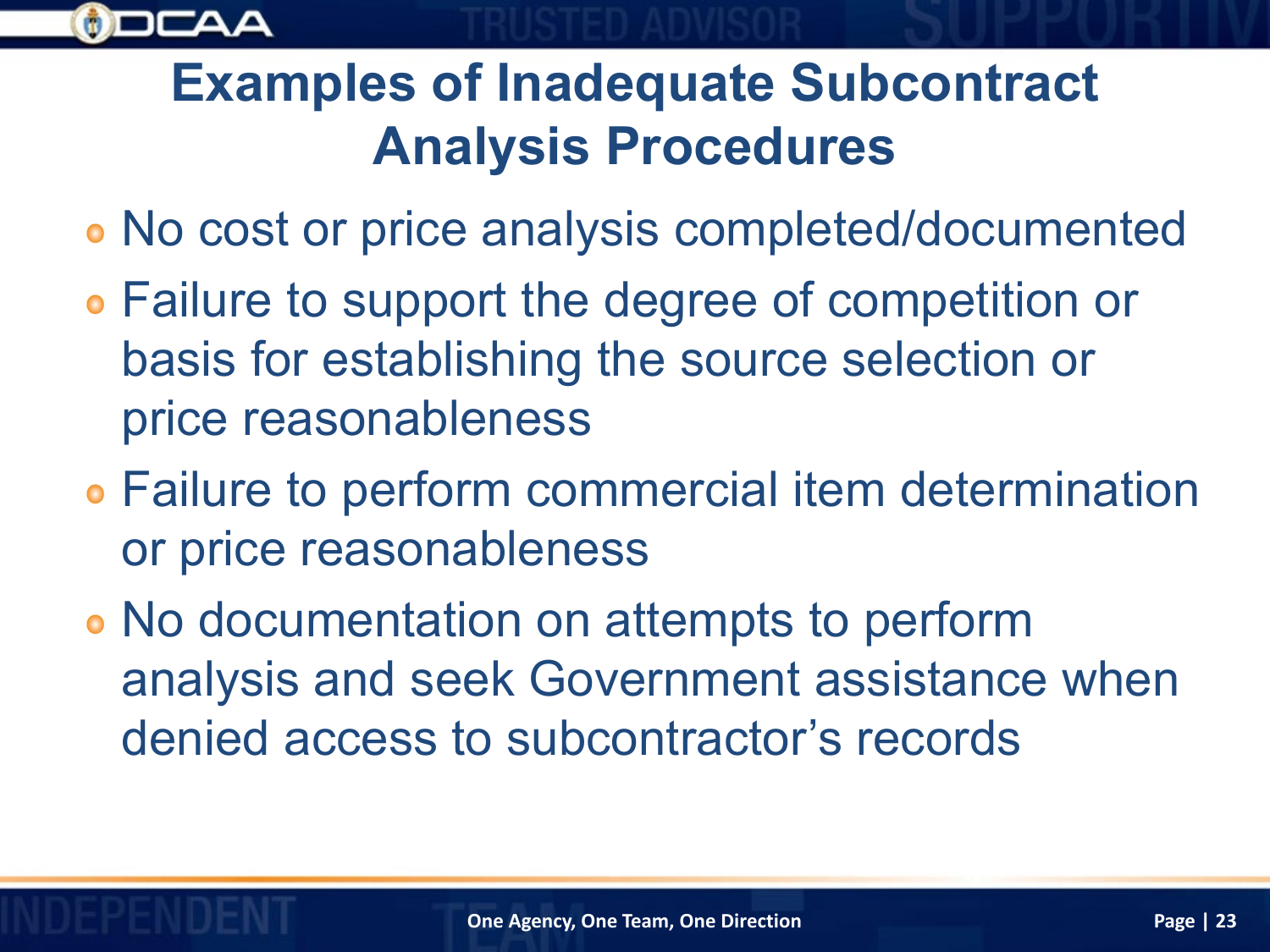

Inadequate Analysis Possible Impacts:

- Estimating System Deficiency
- **Increased audit time and support costs**

Negotiation delays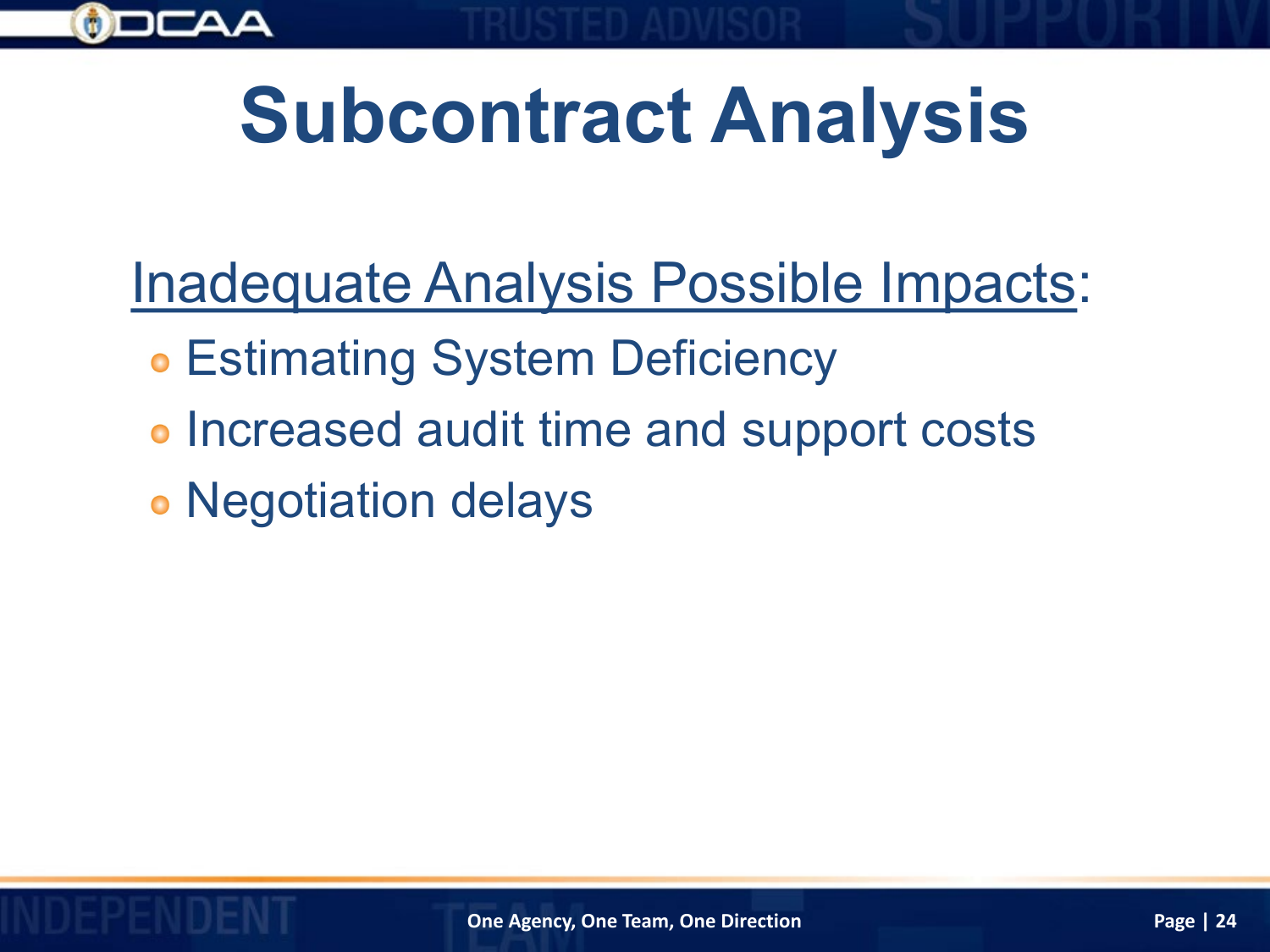# **Incurred Cost Subcontract Responsibilities**

- The prime contractor is responsible for managing its subcontracts which includes responsibility for subcontract award, technical and financial performance, monitoring, and payment to the subcontractor for the work accomplished under subcontract terms.
- The Allowable Cost and Payment clause (FAR 52.216-7) makes the prime contractor responsible for billing costs to the Government in accordance with FAR 31.2.
- The prime contractor is responsible for settling subcontractor amounts and rates prior to submitting the final voucher for the prime contract (FAR 52.216-7(d)(5))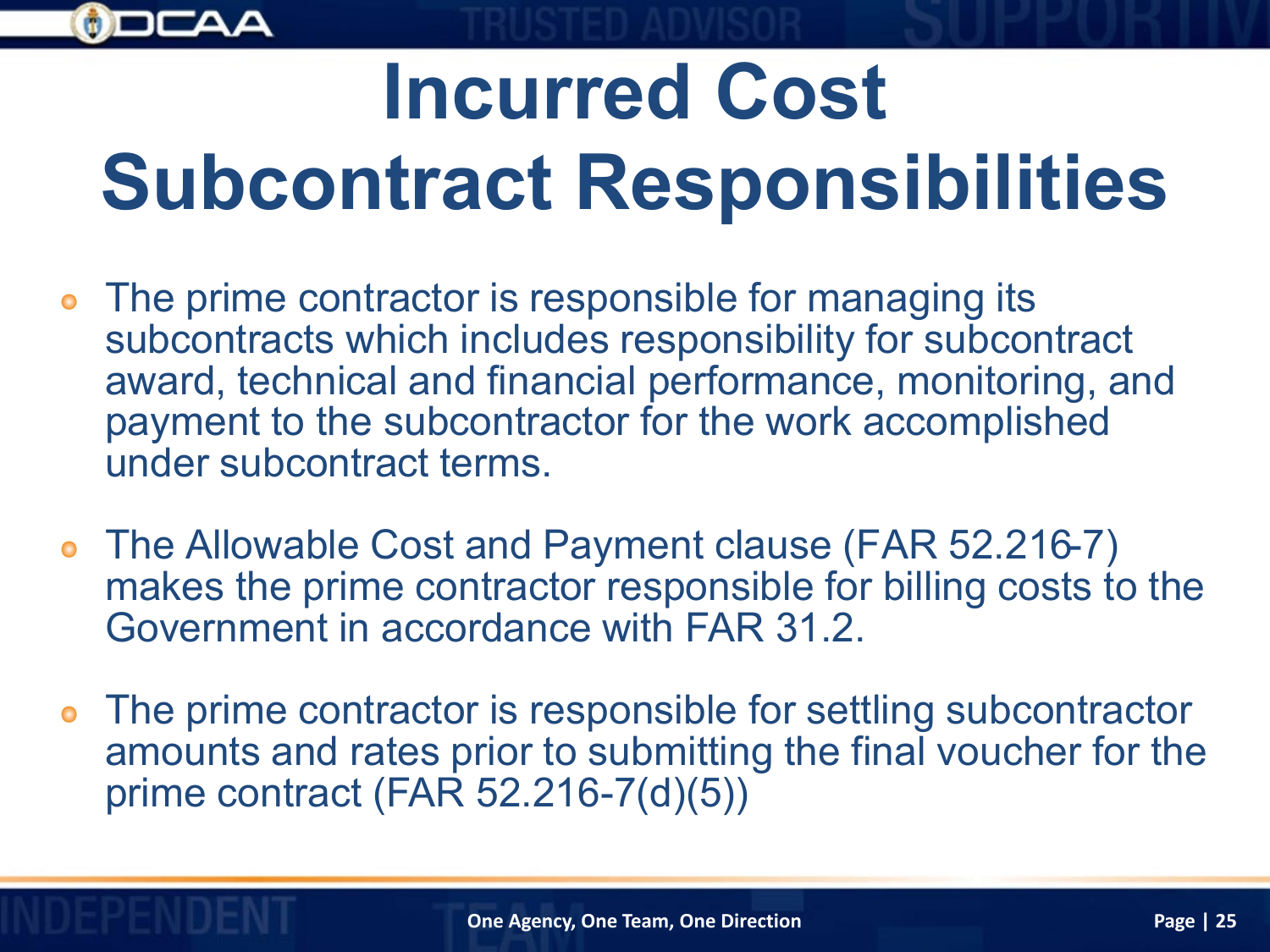

## **Incurred Cost Subcontract Responsibilities**

- Comply with first-tier subcontract reporting requirements required by the Reporting Executive Compensation and First-Tier Subcontract Awards clause (FAR 52.204-10)
- Report subcontract costs as part of the prime contractor's final indirect rate cost proposal as required by the Allowable Cost and Payment clause (FAR 52.216-7)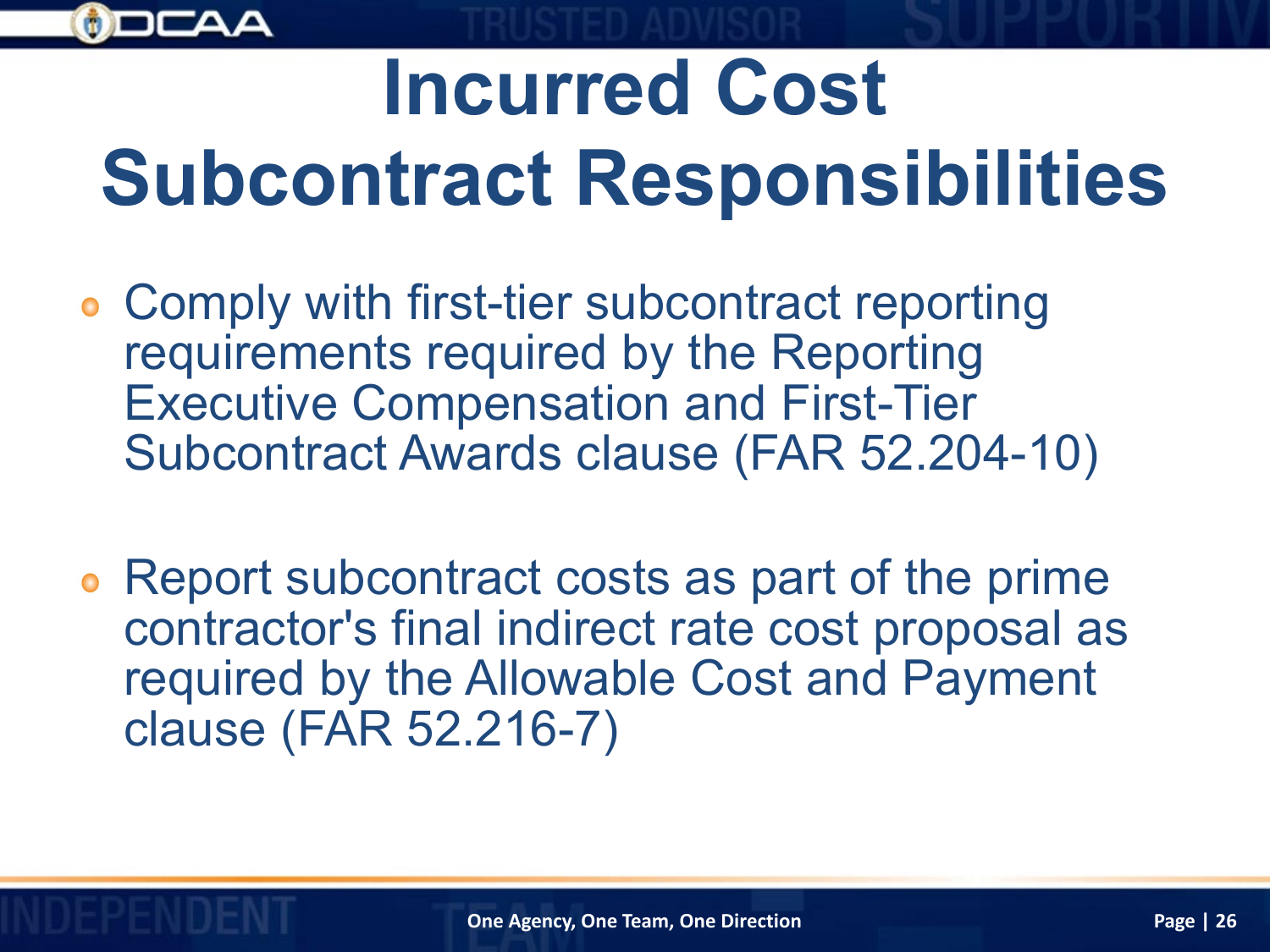

### **Incurred Cost Subcontract Responsibilities**

FAR 52.216-7 (d)(2)(iii)(J) Requires a contractor to include a schedule as part of final indirect cost rate proposal identifying a listing of subcontracts awarded to companies for which the contractor is the prime or upper-<br>tier contractor

#### Schedule J Contains:

- Prime and subcontract numbers
- Subcontract value and award type  $\bullet$
- Amount claimed during the fiscal year
- Subcontractor name, address, and point of contract information  $\bullet$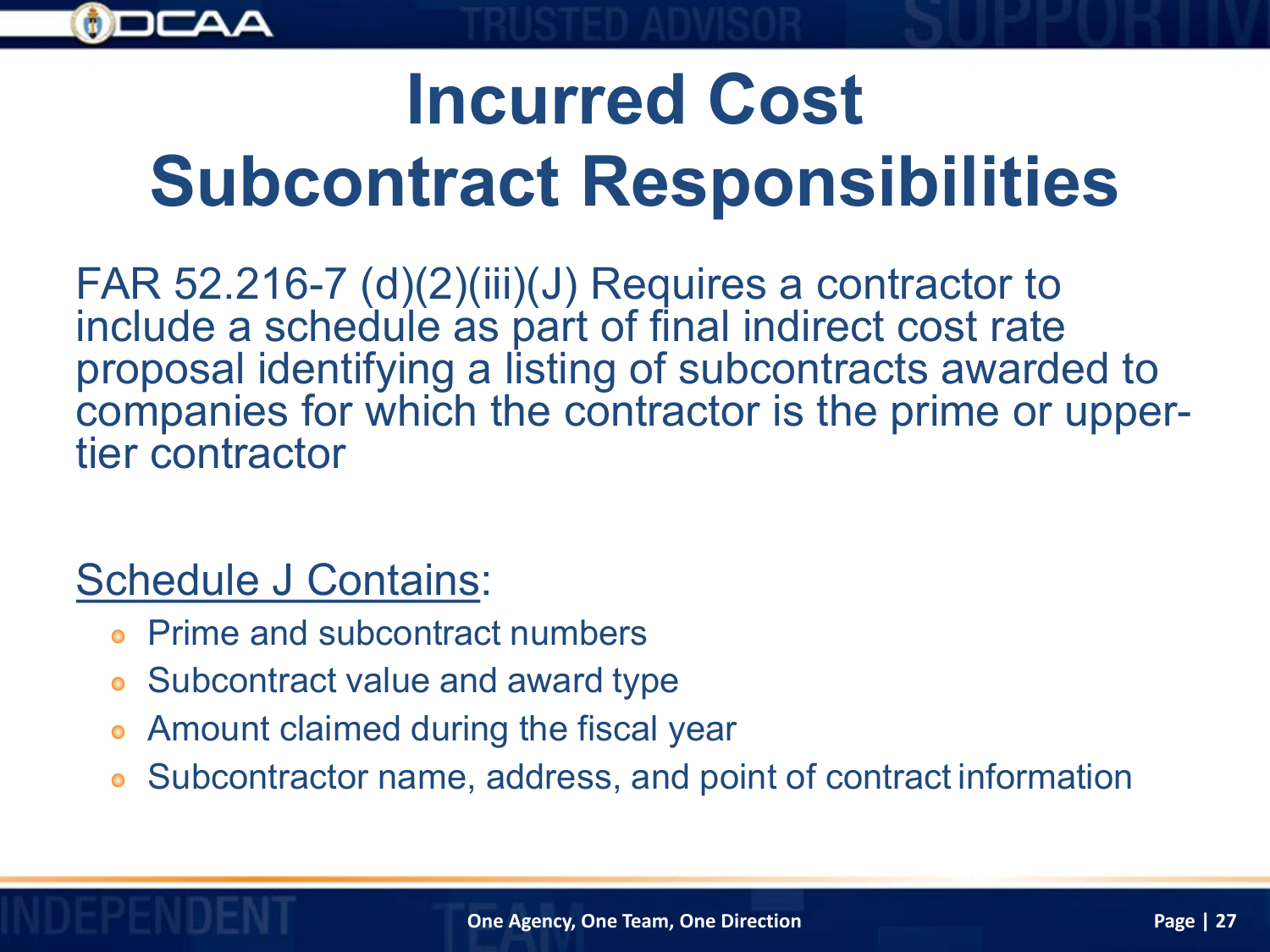

#### **Common Prime or Higher Tier Subcontract Deficiencies**

- Failure to notify the ACO, and obtain approval, to subcontract.
- **Failure to perform appropriate cost or price** analyses.
- Failure to appropriately monitor subcontract effort.
- Failure to request a denial of access and notify the ACO when the subcontractor refuses access.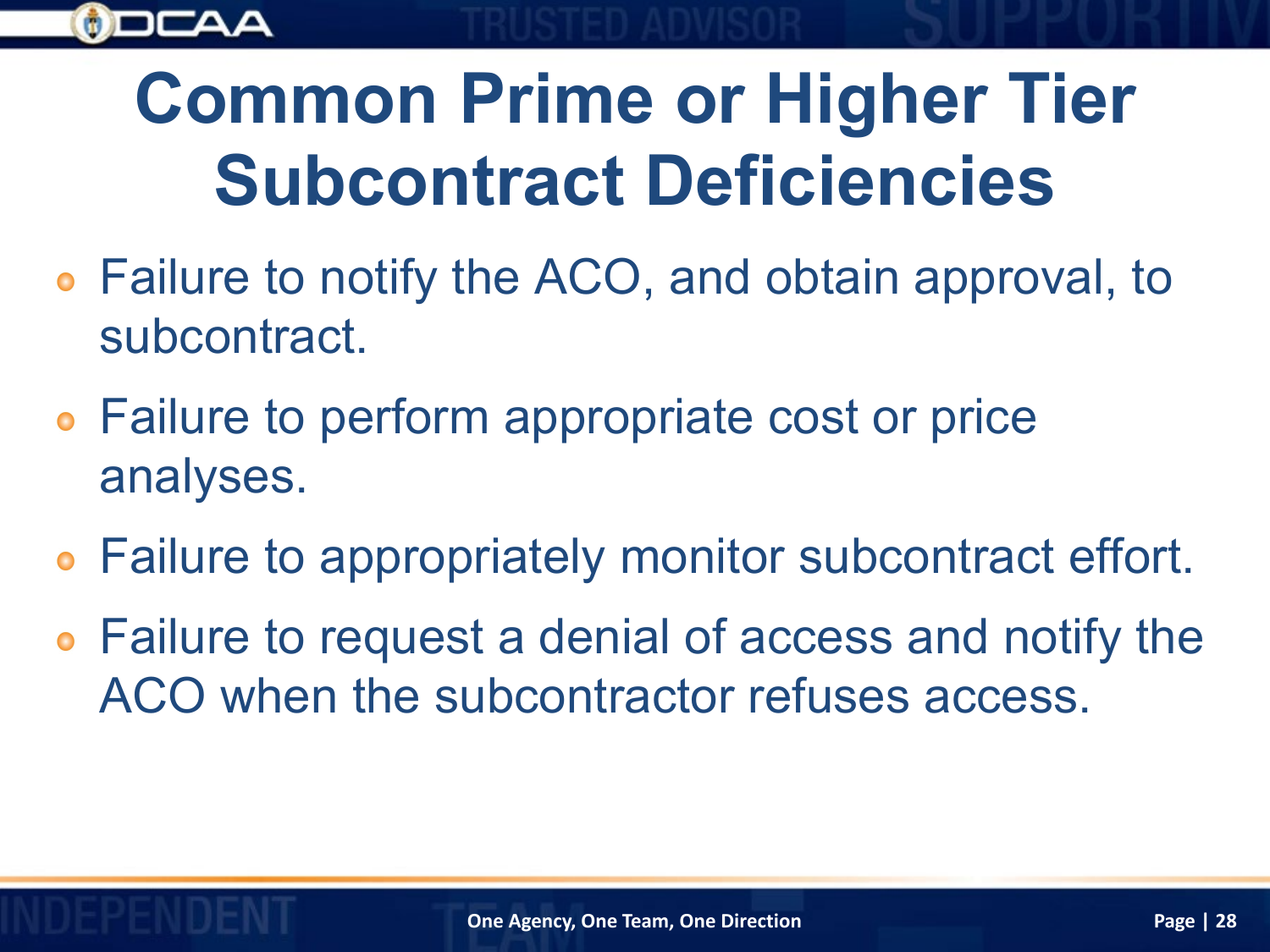

### **Common Prime or Higher Tier Subcontract Deficiencies**

- Failure to verify the subcontractor has an adequate  $\bullet$ accounting system.
- Failure to include the appropriate contract clauses in the  $\bullet$ agreement with the subcontractor.
- Failure to evaluate if subcontract billings are accurate and compliant with subcontract terms.
- Failure to obtain an adequate incurred cost submission from subcontractor when it was included as a requirements in the subcontract terms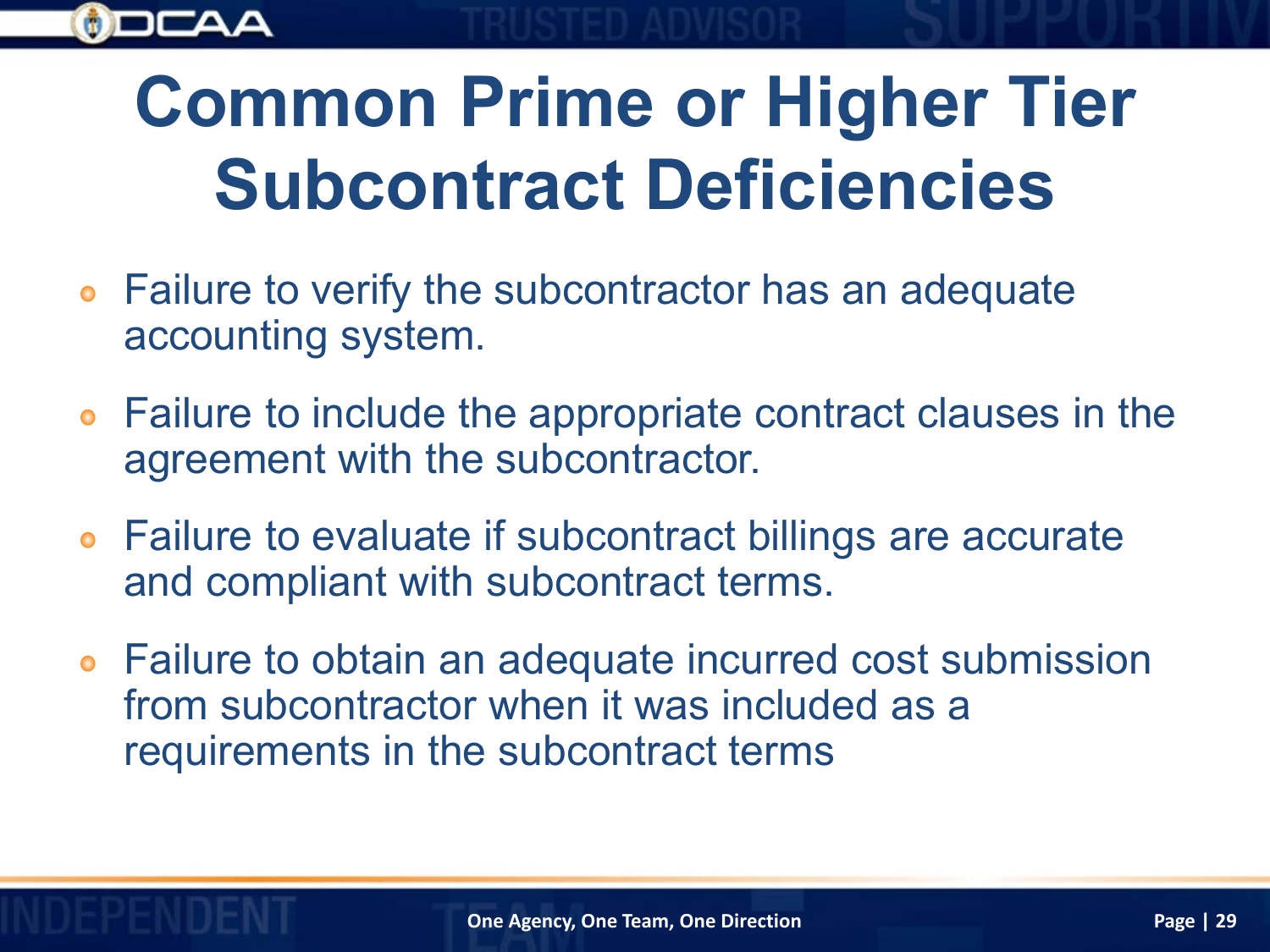

## **Subcontracting Summary**

- **Know contract requirements regarding** subcontracting clauses.
- Do not assume that you can subcontract.
- If you are a subcontractor know what is required of the prime.